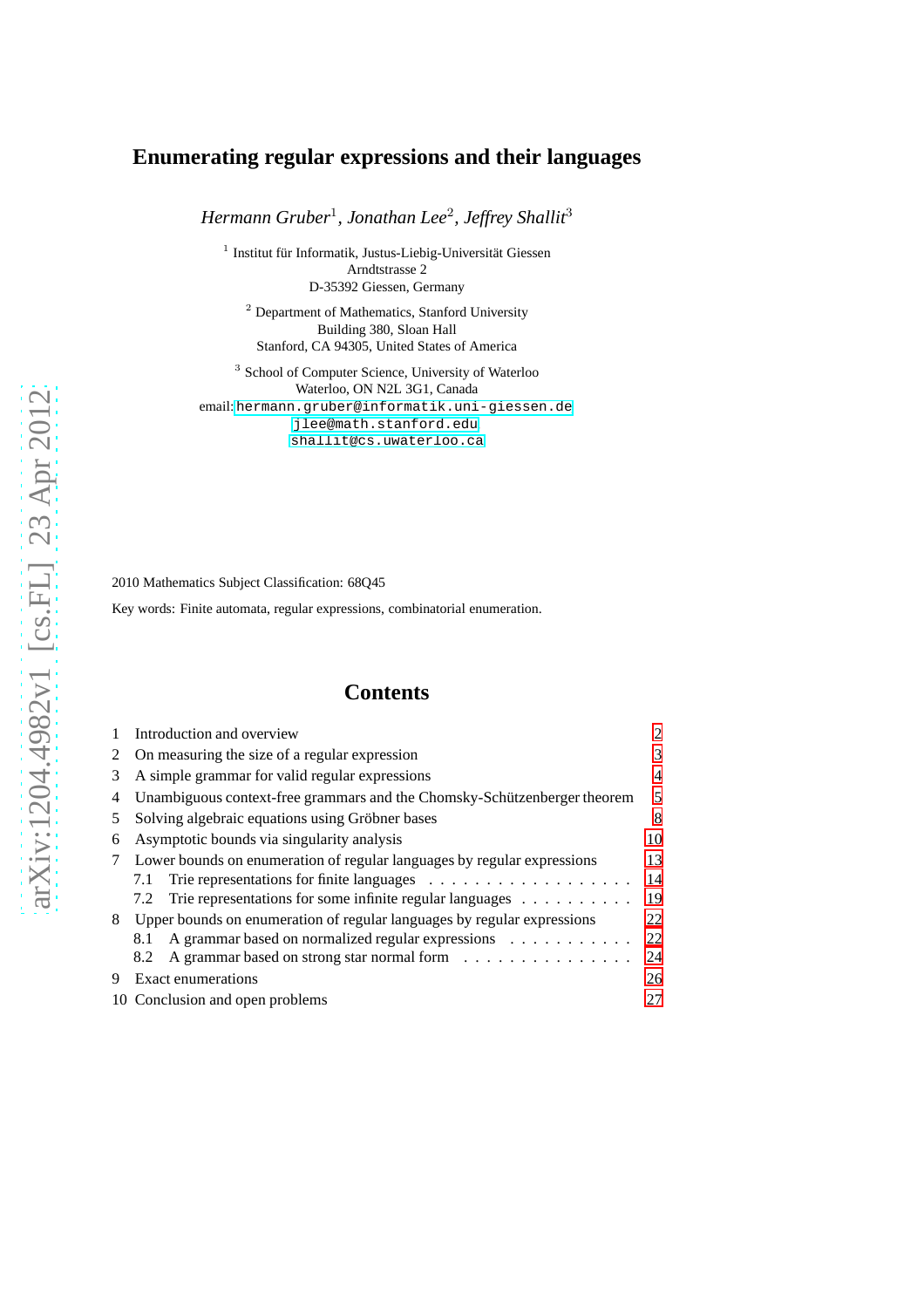## **1 Introduction and overview**

<span id="page-1-0"></span>Regular expressions have been studied for almost fifty years, yet many interesting and challenging problems about them remain unsolved. By a regular expression, we mean a string over the alphabet  $\Sigma \cup \{+, *, (, ), \varepsilon, \emptyset\}$  that represents a regular language. For example,  $(0 + 10) * (1 + \varepsilon)$  represents the language of all strings over {0, 1} that do not contain two consecutive 1's.

We would like to enumerate both (i) valid regular expressions and (ii) the distinct languages they represent. Observe that these are two different enumeration tasks: on the one hand, every regular expression represents exactly one regular language. On the other hand, simple examples, such as the expressions  $(a + b)*$  and  $(b * a*)*.$  show that there is no one-to-one correspondence between regular languages and regular expressions.

We are in a similar situation if we use descriptors other than regular expressions, such as deterministic or nondeterministic finite automata. Although enumeration of automata has a long history, until recently little attention was paid to enumerating the distinct languages accepted. Instead authors concentrated on enumerating the automata themselves according to various criteria (e.g., acyclic, nonisomorphic, strongly connected, initially connected, ...).

Here is a brief survey of known results on automata. Vyssotsky [\[50\]](#page-29-0) raised the question of enumerating strongly connected finite automata in an obscure technical report (but we have not been able to obtain a copy). Harary [\[16\]](#page-28-0) enumerated the number of "functional digraphs" (which are essentially unary deterministic automata with no distinguished initial or final states) according to their cycle structure; also see Read [\[45\]](#page-29-1) and [\[37\]](#page-29-2). Harary also mentioned the problem of enumerating deterministic finite automata over a binary alphabet as an open problem in a 1960 survey of open problems in enumeration [\[17,](#page-28-1) pp. 75,87], and later in a similar 1964 survey [\[18\]](#page-28-2). Ginsburg [\[13,](#page-28-3) p. 18] asked for the number of nonisomorphic automata with output on  $n$  states with given input and output alphabet size.

Harrison [\[20,](#page-28-4) [21\]](#page-28-5) developed exact formulas for the number of automata with specified size of the input alphabet, output alphabet, and number of states. Similar results were found by Korshunov [\[27\]](#page-28-6). However, in their model, the automata do not have a distinguished initial state or set of final states. Using the same model, Radke [\[43\]](#page-29-3) enumerated the number of strongly connected automata, but his solution was very complicated and not particularly useful. Harary and Palmer [\[19\]](#page-28-7) found very complicated formulas in the same model, but including an initial state and any number of final states.

Harrison [\[20,](#page-28-4) [21\]](#page-28-5) gave asymptotic estimates for the number of automata in his model, but his formulas contained some errors that were later corrected by Korshunov [\[28\]](#page-28-8). For example, the number of nonisomorphic unary automata with  $n$  states (and no distinguished initial or final states) is asymptotically  $c(\pi n)^{-\frac{1}{2}}\tau^{-n}$  where  $c \doteq 0.80$  and  $\tau \doteq 0.34.$ 

Much work on enumeration of automata was done in the former Soviet Union. For example, Liskovets [\[35\]](#page-29-4) studied the number of initially connected automata and gave both a recurrence formula and an asymptotic formula for them; also see Robinson [\[46\]](#page-29-5). Korshunov [\[29\]](#page-28-9) counted the number of minimal automata, and [\[30\]](#page-28-10) gave asymptotic estimates for the number of initially connected automata. The 78-page survey by Korshunov [\[31\]](#page-28-11), which unfortunately seems to never have been translated into English, gives these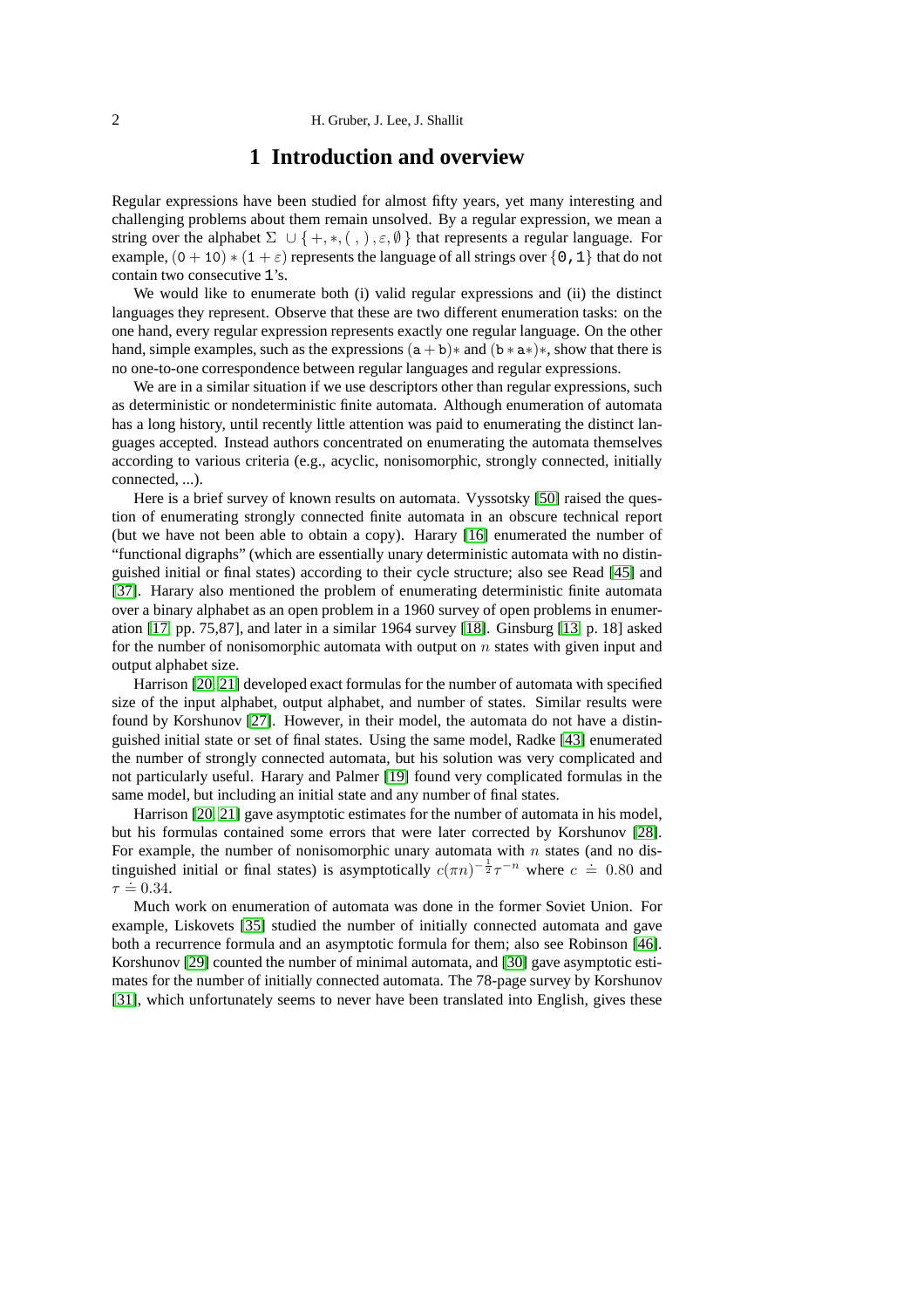and many other results. More recently, Bassino and Nicaud [\[2\]](#page-27-0) found that the number of nonisomorphic initially connected deterministic automata with  $n$  states is closely related to the Stirling numbers of the second kind.

Shallit and Breitbart observed that the number of finite automata can be applied to give bounds on the "automaticity" of languages and functions [\[48\]](#page-29-6). Pomerance, Robson, and Shallit [\[42\]](#page-29-7) gave an upper bound on the number of distinct unary languages accepted by unary NFA's with  $n$  states. Domaratzki, Kisman, and Shallit considered the number of distinct languages accepted by finite automata with  $n$  states [\[9\]](#page-27-1). They showed, for example, that the number of distinct languages accepted by unary finite automata with  $n$  states is  $2^{n}(n - \alpha + O(n2^{-n/2}))$ , where  $\alpha \doteq 1.3827$ . (A weaker result was previously obtained by Nicaud [\[40\]](#page-29-8).) Domaratzki [\[6,](#page-27-2) [7\]](#page-27-3) gave bounds on the number of minimal DFA's accepting finite languages, which were improved by Liskovets [\[36\]](#page-29-9). Also see [\[3\]](#page-27-4). For more details about enumeration of automata and languages, see the survey of Domaratzki [\[8\]](#page-27-5).

## <span id="page-2-0"></span>**2 On measuring the size of a regular expression**

Although, as we have seen, there has been much work for over 50 years on enumerating automata and the languages they represent, the analogous problem for regular expressions does not seem to have been studied before 2004 [\[33\]](#page-28-12). We define  $R_k(n)$  to be the number of distinct languages specified by regular expressions of size  $n$  over a  $k$ -letter alphabet. The "size" of a regular expression can be defined in several different ways [\[11\]](#page-27-6):

- Ordinary length: total number of symbols, including parentheses,  $\emptyset$ ,  $\varepsilon$ , etc., counted with multiplicity.
	- $-$  (0 + 10)  $*(1 + \varepsilon)$  has ordinary length 12
	- **–** Mentioned, for example, in [\[1,](#page-27-7) p. 396], [\[25\]](#page-28-13).
- Reverse polish length: number of symbols in a reverse polish equivalent, including a symbol • for concatenation. Equivalently, number of nodes in a syntax tree for the expression.
	- $(0 + 10) * (1 + \varepsilon)$  in reverse polish would be 010 +  $*\varepsilon$  + •
	- **–** This has reverse polish length 10
	- **–** Mentioned in [\[52\]](#page-29-10)
- Alphabetic width: number of symbols from  $\Sigma$ , counted with multiplicity, not including  $\varepsilon$ ,  $\emptyset$ , parentheses, operators
	- $-$  (0 + 10)  $*(1 + \varepsilon)$  has alphabetic width 4
	- **–** Mentioned in [\[39,](#page-29-11) [10,](#page-27-8) [34\]](#page-29-12)

Each size measure seems to have its own advantages and disadvantages. The ordinary length appears to be the most direct way to measure the size of a regular expression. Here we can employ the usual priority rules, borrowed from arithmetic, for saving parentheses and omitting the • operator. This favors the catenation operator • over the union operator +. For instance, the expression  $(a \bullet b) + (c \bullet d)$  can be written more briefly as  $ab + cd$ , which has ordinary length 5, whereas there is no corresponding way to simplify the expression  $(a + b)(c + d)$ , which is twice as long. The other two measures are more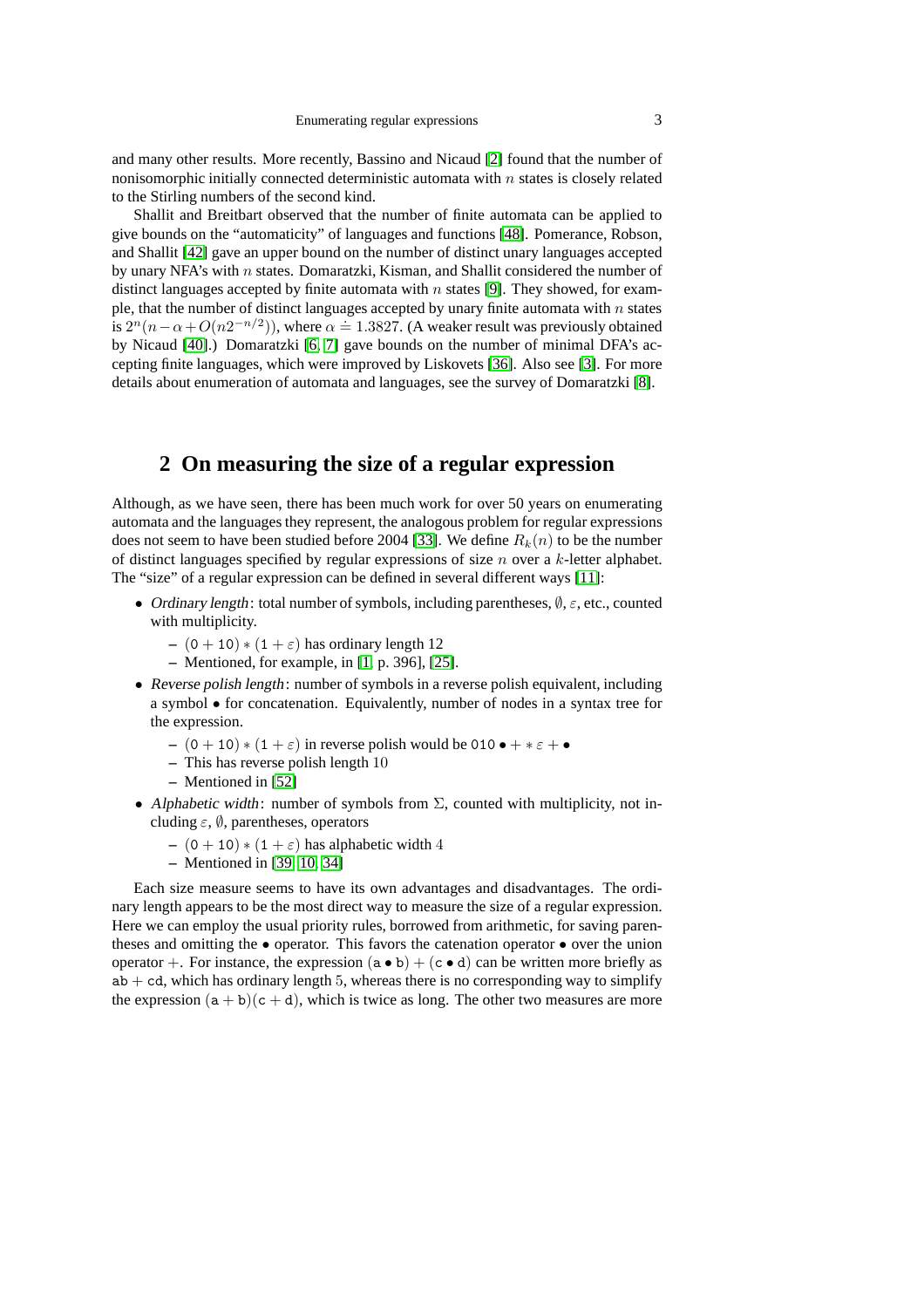#### 4 H. Gruber, J. Lee, J. Shallit

robust in this respect. In particular, reverse polish length is a faithful measure for the amount of memory required to store the parse tree of a regular expression, and alphabetic width is often used in proofs of upper and lower bounds, compare [\[23\]](#page-28-14). A drawback of alphabetic width is that it may be far from the "real" size of a given regular expression. As an example, the expression  $((\varepsilon + \emptyset) * \emptyset + \varepsilon) *$  has alphabetic width 0.

However, these three measures are all essentially identical, up to a constant multiplicative factor. We say "essentially" because one can always artificially inflate the ordinary length of a regular expression by adding arbitrarily many multiplicative factors of  $\varepsilon$ , additive factors of  $\emptyset$ , etc. In order to avoid such trivialities, we define what it means for a regular expression to be collapsible, as follows:

**Definition 2.1.** Let E be a regular expression over the alphabet  $\Sigma$ , and let  $L(E)$  be the language specified by  $E$ . We say  $E$  is collapsible if any of the following conditions hold:

- (1) E contains the symbol  $\emptyset$  and  $|E| > 1$ ;
- (2) E contains a subexpression of the form FG or GF where  $L(F) = \{ \varepsilon \}$ ;
- (3) E contains a subexpression of the form  $F + G$  or  $G + F$  where  $L(F) = \{\varepsilon\}$  and  $\varepsilon \in L(G).$

Otherwise, if none of the conditions hold,  $E$  is said to be uncollapsible.

**Definition 2.2.** If E is an uncollapsible regular expression such that

- (1) E contains no superfluous parentheses; and
- (2) E contains no subexpression of the form  $F^{**}$ .

then we say  $E$  is irreducible.

Note that a minimal regular expression for  $E$  is uncollapsible and irreducible, but the converse does not necessarily hold. In [\[11\]](#page-27-6) the following theorem is proved (cf. [\[25\]](#page-28-13)).

**Theorem 2.1.** Let E be a regular expression over  $\Sigma$ . Let  $|E|$  denote its ordinary length, *let*  $|rpn(E)|$  *denote its reverse polish length, and let*  $|alph(E)|$  *denote the number of alphabetic symbols contained in* E*. Then we have*

- *(a)*  $|\text{alph}(E)| \leq |E|$ *;*
- *(b) If E is irreducible and*  $|\text{alph}(E)| \geq 1$ *, then*  $|E| \leq 11 \cdot |\text{alph}(E)| 4$ *;*
- $(c)$  |rpn $(E)$ | ≤ 2 · |*E*| − 1*;*
- *(d)*  $|E|$  ≤ 2 ·  $|$ rpn $(E)$ | − 1*;*
- $(e)$   $|\text{alph}(E)| \leq \frac{1}{2}(|\text{rpn}(E)| + 1);$
- *(f) If E is irreducible and*  $|\text{alph}(E)| \geq 1$ *, then*  $|\text{rpn}(E)| \leq 7 \cdot |\text{alph}(E)| 2$ *.*

### <span id="page-3-0"></span>**3 A simple grammar for valid regular expressions**

As we have seen, if we want to enumerate regular expressions by size, we first have to agree upon a notion of expression size. But even then there still remains some ambiguity about the definition of a valid regular expression. For example, does the empty expression, that is, a string of length zero, constitute a valid regular expression? How about () or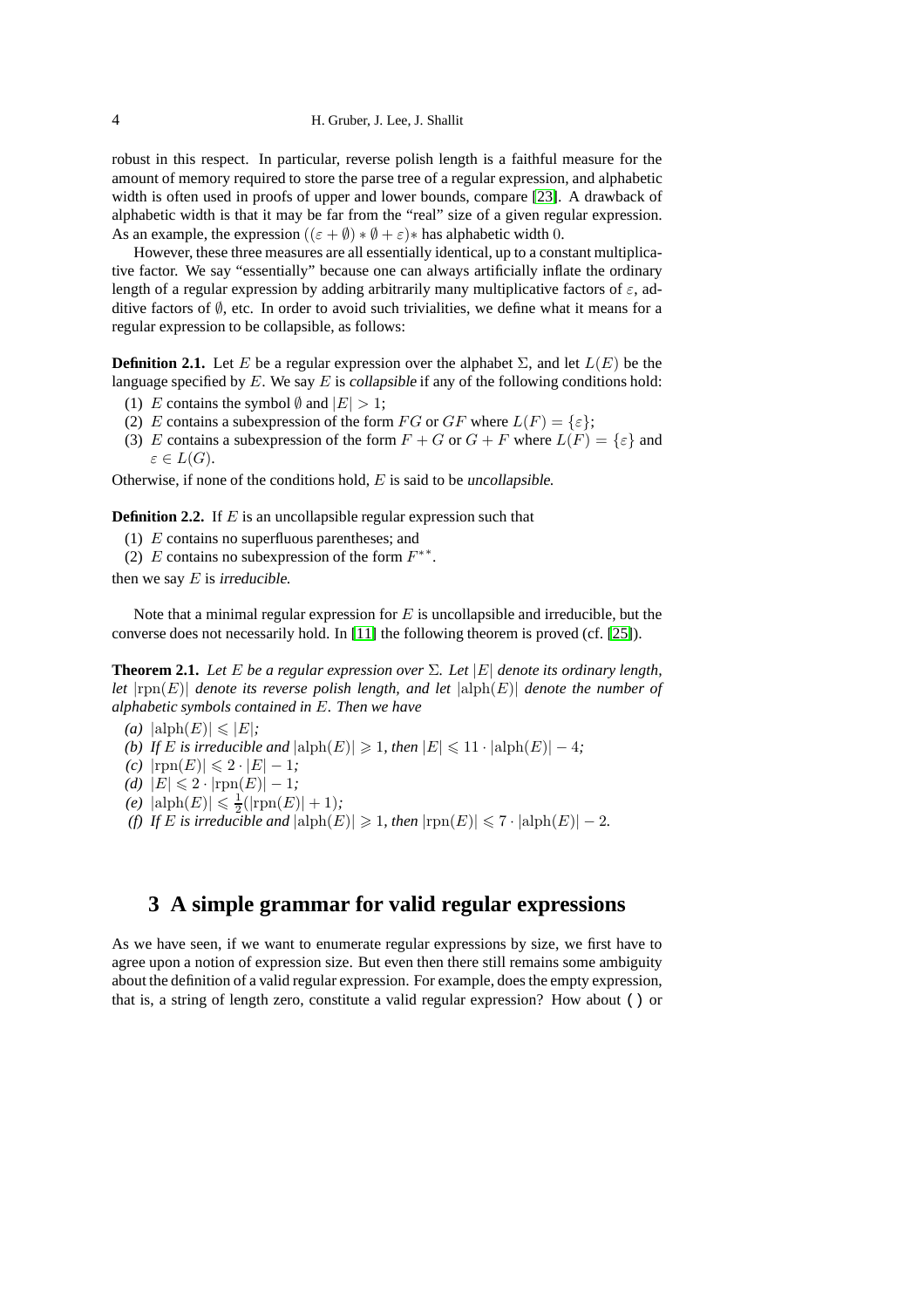a\*\*? The first two, for example, generate errors in the software package Grail version 2.5 [\[44\]](#page-29-13). Surprisingly, very few textbooks, if any, define valid regular expressions properly or formally. For example, using the definition given in Martin [\[38,](#page-29-14) p. 86], the expression 00 is not valid, since it is not fully parenthesized. (To be fair, after the definition it is implied that parentheses can be omitted in some cases, but no formal definition of when this can be done is given.) Probably the best way to define valid regular expressions is with a grammar. We now present an unambiguous grammar for all valid regular expressions:

$$
S \rightarrow E_{+} | E_{\bullet} | G
$$
  
\n
$$
E_{+} \rightarrow E_{+} + F | F + F
$$
  
\n
$$
F \rightarrow E_{\bullet} | G
$$
  
\n
$$
E_{\bullet} \rightarrow E_{\bullet} G | G G
$$
  
\n
$$
G \rightarrow E_{*} | C | P
$$
  
\n
$$
C \rightarrow \emptyset | \varepsilon | a \ (a \in \Sigma)
$$
  
\n
$$
E_{*} \rightarrow G_{*}
$$
  
\n
$$
P \rightarrow (S)
$$

This grammar can be proved unambiguous by induction on the size of the regular expression generated. The meaning of the variables is as follows:

- $S$  generates all regular expressions
- $E_{+}$  generates all unparenthesized expressions where the last operator was  $+$
- $E_{\bullet}$  generates all unparenthesized expressions where the last operator was  $\cdot$  (implicit concatenation)
- $E_*$  generates all unparenthesized expressions where the last operator was  $*$  (Kleene closure)
- $C$  generates all unparenthesized expressions where there was no last operator (i.e., the constants)
- P generates all parenthesized expressions

Here by "parenthesized" we mean there is at least one pair of enclosing parentheses. Note this grammar allows <sup>a</sup> ∗ ∗, but disallows (). Once we have an unambiguous grammar, we can use a powerful tool — the Chomsky-Schützenbergertheorem — to enumerate the number of expressions of size  $n$ .

# <span id="page-4-0"></span>**4 Unambiguous context-free grammars and the Chomsky-Schützenberger theorem**

Our principal tool for enumerating the number of strings of length  $n$  generated by an unambiguous context-free grammar is the Chomsky-Schützenbergertheorem [\[4\]](#page-27-9). To state the theorem, we first recall some basic notions about grammars; these can be found in any introductory textbook on formal language theory, such as [\[24\]](#page-28-15).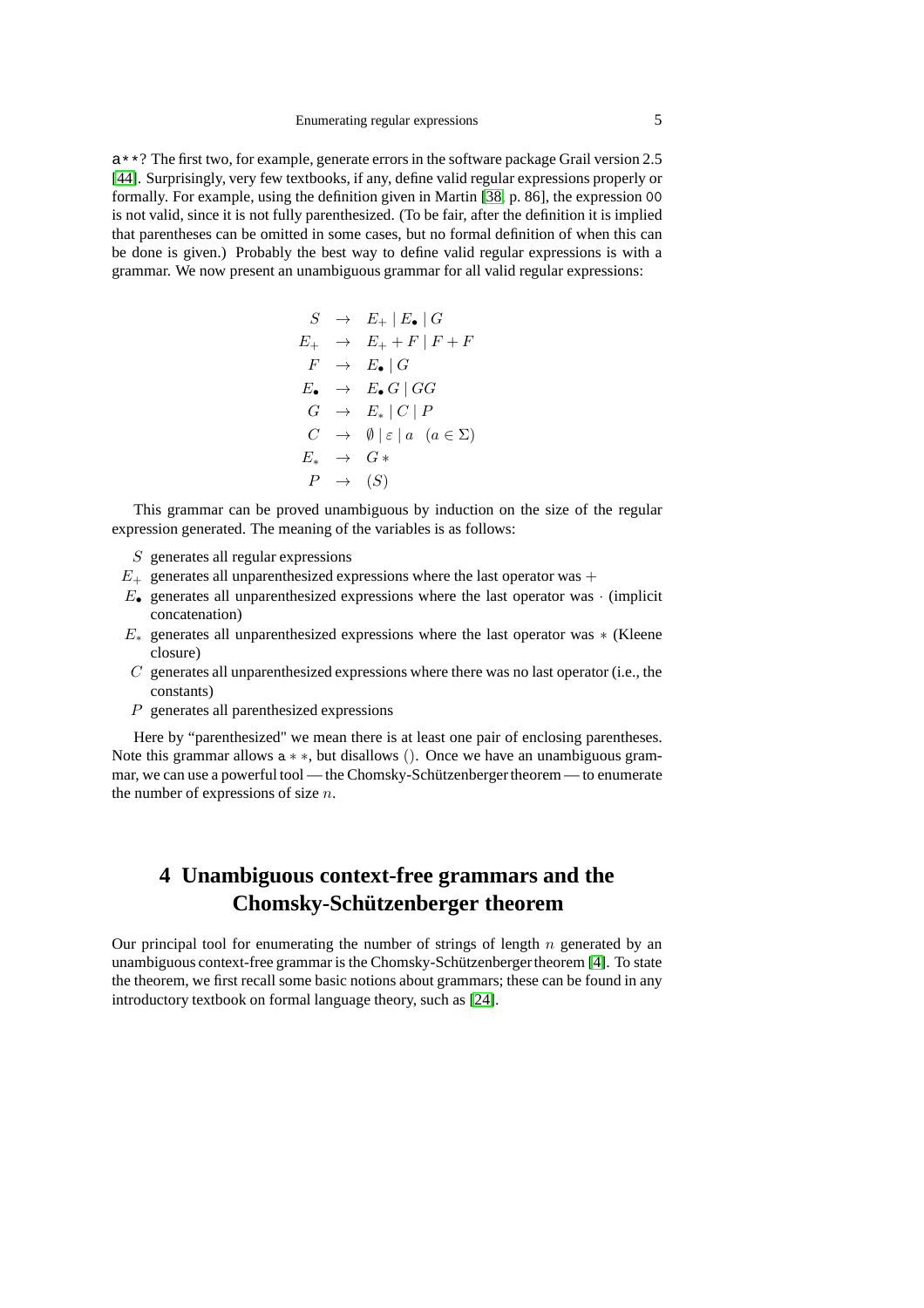A *context-free grammar* is a quadruple of the form  $G = (V, \Sigma, P, S)$ , where V is a nonempty finite set of variables, Σ is a nonempty finite set called the *alphabet*, P is a finite subset of  $V \times (V \cup \Sigma)^*$  called the *productions*, and  $S \in V$  is a distinguished variable called the *start variable*. The elements of  $\Sigma$  are often called terminals. A production  $(A, \gamma)$  is typically written  $A \to \gamma$ . A *sentential form* is an element of  $(V \cup \Sigma)^*$ . Given a sentential form  $\alpha A\beta$ , where  $A \in V$  and  $\alpha, \beta \in (V \cup \Sigma)^*$ , we can apply the production  $A \to \gamma$  to get a new sentential form  $\alpha \gamma \beta$ . In this case we write  $\alpha A \beta \Longrightarrow \alpha \gamma \beta$ . We write  $\Rightarrow^*$  for the reflexive, transitive closure of  $\Rightarrow$ ; that is, we write  $\alpha \Rightarrow^* \beta$  if we can get from  $\alpha$  to  $\beta$  by 0 or more applications of  $\implies$ . The language generated by a contextfree grammar is the set of all strings of terminals obtained in 0 or more derivation steps from S, the start variable. Formally,  $L(G) = \{x \in \Sigma^* : S \implies x\}$ . A language is said to be *context-free* if it is generated by some context-free grammar. Given a sentential form  $\alpha$  derivable from a variable A, we can form a *parse tree* for  $\alpha$  as follows: the root is labeled A. Every node labeled with a variable B has subtrees with roots labeled, from left to right, with the elements of  $\gamma$ , where  $B \to \gamma$  is a production. A grammar is said to be *unambiguous* if for each  $x \in L(G)$  there is exactly one parse tree for x; otherwise it is said to be *ambiguous*. It is known that not every context-free language has an unambiguous grammar.

Now we turn to formal power series; for more information, see, for example [\[51\]](#page-29-15). A formal power series over a commutative ring  $R$  in an indeterminate  $x$  is an infinite sequence of coefficients  $(a_0, a_1, a_2, \ldots)$  chosen from R, and usually written  $a_0 + a_1x +$  $a_2x^2 + \cdots$ . The set of all such formal power series is denoted  $R[[x]]$ . The set of all formal power series is itself a commutative ring, with addition defined term-by-term, and multiplication defined by the usual Cauchy product as follows: if  $f = a_0 + a_1x +$  $a_2x^2 + \cdots$  and  $g = b_0 + b_1x + b_2x^2 + \cdots$ , then  $fg = c_0 + c_1x + c_2x^2 + \cdots$ , where  $c_n = \sum_{i+j=n} a_i b_j$ . Exponentiation of formal series is defined, as usual, by iterated multiplication, so that  $f^2 = ff$ , for example. A formal power series f is said to be *algebraic* (over  $R(x)$ ) if there exist a finite number of polynomials with coefficients in R,  $r_0(x), r_1(x), \ldots, r_n(x)$  such that

$$
r_0(x) + r_1(x)f + \dots + r_n(x)f^n = 0.
$$

The simplest nontrivial examples of algebraic formal series are the *rational functions*, which are quotients of polynomials  $p(x)/q(x)$ . Here is a less trivial example. The generating function of the Catalan numbers

$$
f(x) = \sum_{n\geqslant 0} \frac{\binom{2n}{n}}{n+1} x^{n+1} = x + x^2 + 2x^3 + 5x^4 + 14x^5 + 42x^6 + 132x^7 + \cdots,
$$

is well known [\[49\]](#page-29-16) to satisfy  $f(x) = \frac{1}{2}(1 - \sqrt{1 - 4x})$ , and hence we have  $f^2 - f + x = 0$ . Thus  $f(x)$  is an algebraic (even quadratic!) formal series.

<span id="page-5-0"></span>Now that we have the preliminaries, we can state the Chomsky-Schützenberger theorem:

**Theorem 4.1.** *If* L *is a context-free language having an unambiguous grammar, and*  $a_n := |L| \cap \Sigma^n$ , then  $\sum_{n\geqslant 0} a_n x^n$  is a formal power series in  $\mathbb{Z}[[x]]$  that is algebraic *over*  $\mathbb{Q}(x)$ *.*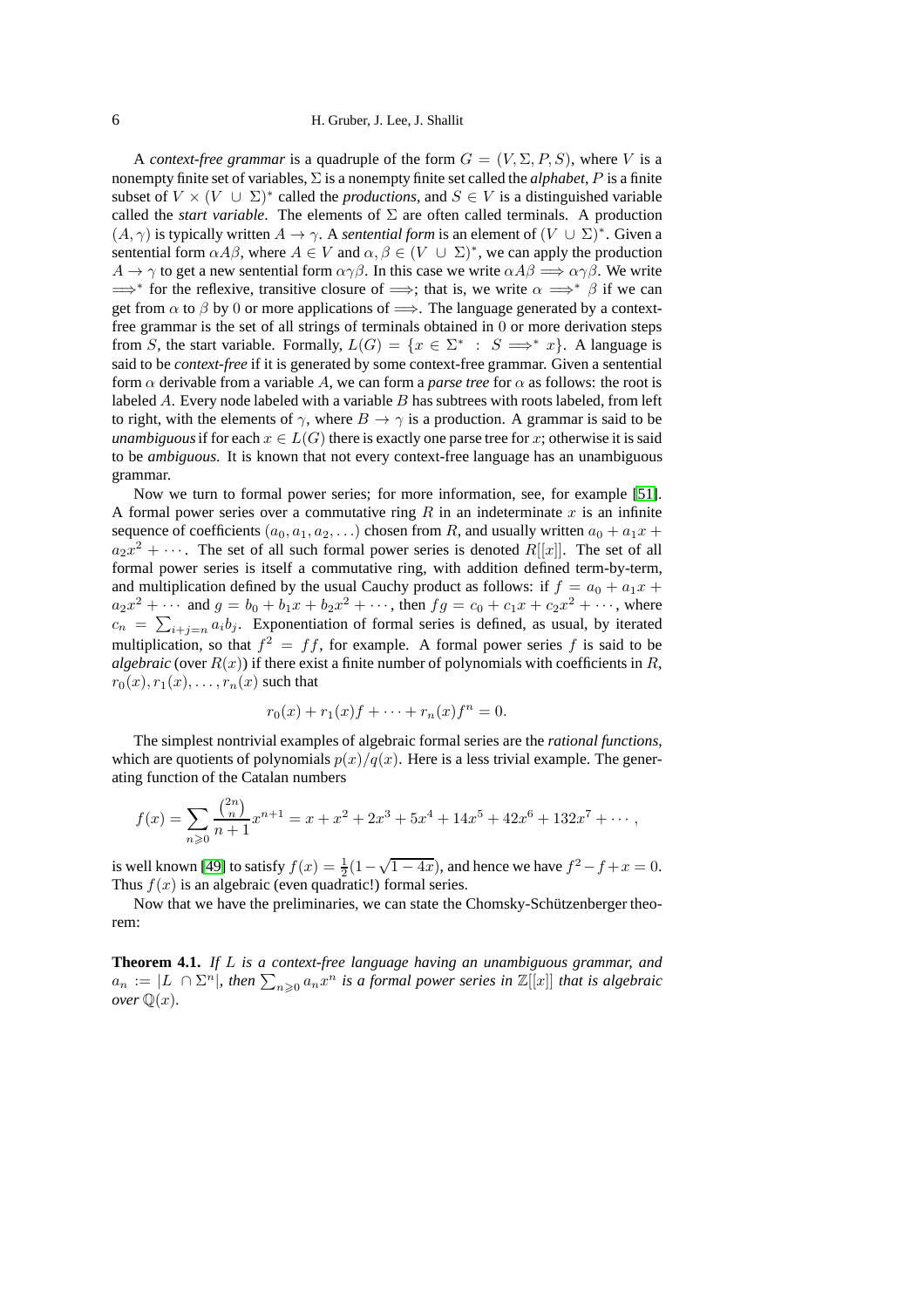Furthermore, the equation of which the formal power series is a root can be deduced as follows: first, we carry out the following replacements:

- Every terminal is replaced by a variable  $x$
- Every occurrence of  $\varepsilon$  is replaced by the integer 1
- Every occurrence of  $\rightarrow$  is replaced by  $=$
- Every occurrence of  $\vert$  is replaced by  $+$

By doing so, we get a system of algebraic equations, called the "commutative image" of the grammar, which can then be solved to find a defining equation for the power series. Oddly enough, Chomsky and Schützenberger did not actually provide a proof of their theorem. A proof is given by Kuich and Salomaa [\[32\]](#page-28-16) and, more recently, by Panholzer [\[41\]](#page-29-17).

Let's look at a simple example. Consider the unambiguous grammar

$$
S \rightarrow M | U
$$
  

$$
M \rightarrow 0M1M | \varepsilon
$$
  

$$
U \rightarrow 0S | 0M1U
$$

which represents strings of "if-then-else" clauses. Then this grammar has the following commutative image:

<span id="page-6-0"></span>
$$
S = M + U \tag{4.1}
$$

$$
M = x^2 M^2 + 1 \tag{4.2}
$$

$$
U = Sx + x^2MU \tag{4.3}
$$

This system of equations has the following power series solutions:

$$
M = 1 + x2 + 2x4 + 5x6 + 14x8 + 42x10 + ...
$$
  
\n
$$
U = x + x2 + 3x3 + 4x4 + 10x5 + 15x6 + 35x7 + 56x8 + ...
$$
  
\n
$$
S = 1 + x + 2x2 + 3x3 + 6x4 + 10x5 + 20x6 + 35x7 + ...
$$

By the Chomsky-Schützenberger theorem, each variable satisfies an algebraic equation over  $\mathbb{Q}(x)$ . We can solve the system above to find the equation for S, as follows: first, we solve [\(4.3\)](#page-6-0) to get  $U = \frac{Sx}{1-x^2M}$ , and substitute back in [\(4.1\)](#page-6-0) to get  $S = M + \frac{Sx}{1-x^2M}$ . Multiplying through by  $1 - x^2M$  gives  $S - x^2MS = M - x^2M^2 + Sx$ , which, by [\(4.2\)](#page-6-0), is equivalent to  $S - x^2 MS = 1 + Sx$ . Solving for S, we get  $S = \frac{1}{1 - x^2 M - x}$ . Now (whatever  $M$  and  $x$  are) we have

$$
(1 - x2M - x)2 = x2(1 - M + x2M2) - x(2x - 1) - (2x - 1)(1 - x2M - x),
$$

so we get  $S^{-2} = -x(2x - 1) - (2x - 1)S^{-1}$  and hence

$$
x(2x - 1)S2 + (2x - 1)S + 1 = 0.
$$

This is an equation for S.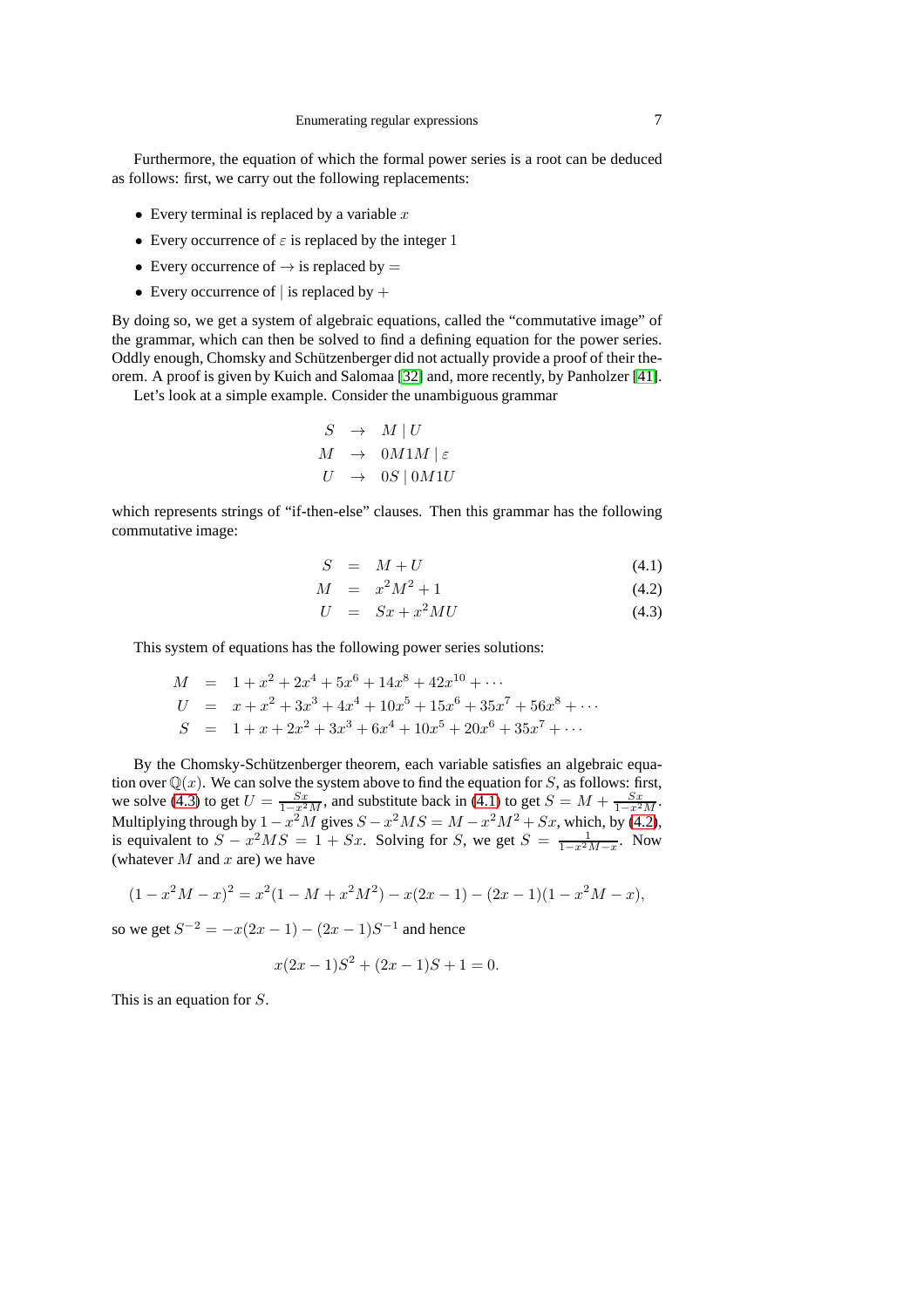## <span id="page-7-0"></span>**5 Solving algebraic equations using Gröbner bases**

Before introducing the notion of Gröbner bases, we describe some of the relevant mathematical notions from the field of *commutative algebra*. The exposition here is impressionistic; readers familiar with algebraic geometry will have no difficulty reformulating it in more formalized terms. For readers seeking for a more thorough introduction into the topic, there are accessible textbooks at the undergraduate level, such as [\[5\]](#page-27-10); a standard graduate level textbook is [\[22\]](#page-28-17).

We recall that a *field* k is a commutative ring with the additional property that multiplicative inverses exist. That is, for any non-zero  $a \in k$ , there exists an element b such that  $ab = ba = 1$ ; more informally, one can "divide by a". Familiar examples of fields are the rational numbers  $\mathbb{O}$ , the real numbers  $\mathbb{R}$ , and the complex numbers  $\mathbb{C}$ . On the other hand, the commutative ring  $\mathbb Z$  of integers is not a field, and the smallest field containing it is Q.

For our application to the asymptotic enumeration of regular languages, we are interested in the commutative ring of formal power series  $\mathbb{Z}[[x]]$ . This is not a field, but rather only a ring — note, for example, that the element  $2x$  does not have a multiplicative inverse. For the purposes of our algebraic framework it is convenient to work with the field  $k = \mathbb{Q}((x))$  of formal Laurent series over  $\mathbb{Q}$ . A formal Laurent series is defined similarly to a formal power series, with the difference that finitely many negative exponents are allowed; an example is

$$
\frac{e^x}{x^2} = \frac{1}{x^2} + \frac{1}{x} + \frac{1}{2} + \frac{x}{6} + \frac{x^2}{24} + \cdots
$$

The following discussion holds for any field  $k$ , but for intuition, the reader may prefer to think of  $k = \mathbb{R}$ .

Given any field k and indeterminates  $X_1, X_2, \ldots, X_n$ , there are two important objects:

- the *n*-dimensional vector space  $W = k^n$  over k, with coordinates  $X_i$  ( $1 \leq i \leq n$ ); and
- the ring  $k[X_1, X_2, \ldots, X_n]$  of (multivariate) polynomials over k in n indeterminates

For instance, taking  $k = \mathbb{Q}((x))$ , the polynomial  $Sx + x^2MU - U$ , which we used in the previous section in Equation [\(4.3\)](#page-6-0), is member of the ring  $k[S, M, U]$ . The corresponding vector space W has coordinates  $S, M$ , and U. Notice that x is not a coordinate of W, but an artifact originating from the way the members of  $k$  are defined.

Given any collection of polynomials  $\mathcal F$  in R, we can define their *vanishing set*  $V(\mathcal F)$ to be the set of common solutions in W; that is, all points  $(x_1, x_2, \ldots, x_n) \in W$  such that

$$
f(x_1, x_2, \dots, x_N) = 0 \quad \text{for all } f \in \mathcal{F}.
$$

As an example, let  $W = \mathbb{R}^3$ , with coordinates  $X, Y, Z$ . Then, the vanishing set of the set of polynomials  $\mathcal{F} = \{X, Y + 3, Z + Y - 2\}$  is the single point given by  $(X, Y, Z) =$  $(0, -3, 5)$ ; the vanishing set of the single polynomial  $Z - X^2 - Y^2$  is an upward-opening paraboloid.

The *ideal*  $\langle F \rangle$  generated by a collection F of polynomials is the set of all R-linear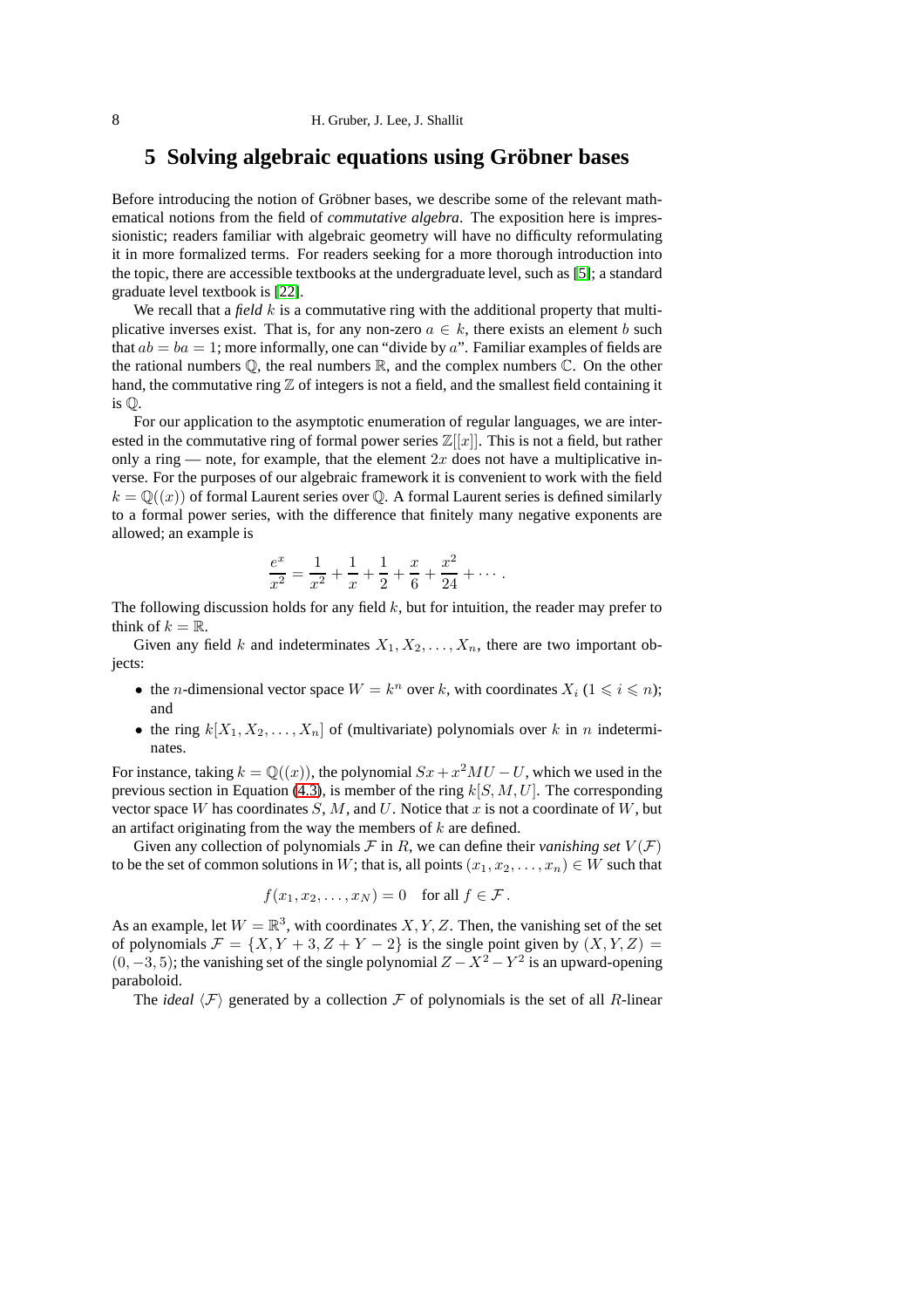combinations of  $F$ ; that is, all polynomials of the form

 $p_1 \cdot f_1 + p_2 \cdot f_2 + \cdots + p_\ell \cdot f_\ell$  where  $p_i \in R, f_i \in \mathcal{F}$  for all i.

Observe that the vanishing sets of a collection of polynomials and their generated ideal are equal:  $V(\mathcal{F}) = V(\langle \mathcal{F} \rangle)$ .

A *term ordering* on R is a total order  $\prec$  on the set of monomials (disregarding coefficients) of  $R$  satisfying

- *multiplicativity* if u, v, w are any monomials in R, then  $u \prec v$  implies  $wu \prec wv$ ;
- *well-ordering* if  $F$  is a collection of monomials, then  $F$  has a smallest element under ≺.

Once a term ordering has been defined, one can then define the notion of the *leading term* of a polynomial, similar to the univariate case. For example, one defines the *pure lexicographic order* on  $k[X, Y, Z]$  given by  $Z \prec Y \prec X$  to be the ordering where  $X^a Y^b Z^c \prec X^d Y^e Z^f$  if and only if  $(a, b, c) < (d, e, f)$  lexicographically. With this ordering, an example of a polynomial with its monomials in decreasing order is

$$
X^3 + X^2Y + X^2Z^7 + Y^9 + 1
$$
;

its *leading term* is  $X^3 = X^3 Y^0 Z^0$ , and its *trailing terms* are  $X^2 Y$ ,  $X^2 Z^7$ ,  $Y^9$  and 1.

Given an ideal *I*, a *Gröbner basis B* for *I* is a set of polynomials  $q_1, q_2, \ldots, q_k$  such that the ideal generated by the leading terms of the  $g_i$  is precisely the initial ideal of  $I$ , defined to be the set of leading terms of polynomials in  $I$ . It can be shown that  $B$  generates I. Furthermore, we say that B is a *reduced Gröbner basis* if

- the coefficient of each leading term in  $\beta$  is 1;
- $\bullet$  the leading terms of  $\beta$  are a *minimal* set of generators for the initial ideal of  $B$ ; and
- no trailing terms of  $\beta$  appear in the initial ideal of  $I$ .

Once a term order has been chosen, reduced Gröbner bases are unique. Note that in general, there are many term orderings for a polynomial ring  $R$ ; the computational difficulty of a computation involving Gröbner bases is often highly sensitive to the choice of term ordering used.

Having established these preliminaries, we turn our attention to solving a system of equations given by the commutative image of a context free grammar. Suppose we have a context-free grammar in the non-terminals  $S, N_1, N_2, \ldots, N_n$ . For each nonterminal N, let  $f_N$  also denote the generating function enumerating the language generated by N. Taking k to be the field of formal Laurent series  $\mathbb{Q}((x))$ , the Chomsky-Schützenberger theorem implies  $f_N \in k$  for every non-terminal N. Furthermore, by taking the commutative image of the context-free grammar, we obtain a sequence of polynomials  $p_S, p_{N_1}, \ldots, p_{N_n}$ , where for every non-terminal N, the polynomial relation  $p_N$ is the commutative image of the derivation rule for  $N$ . Note that every such polynomial is in the polynomial ring  $(\mathbb{Z}[x])$   $[S, N_1, N_2, \ldots, N_n]$ .

It follows from the definitions that for every non-terminal  $N$ ,

$$
p_N(f_S, f_{N_1}, f_{N_2}, \ldots, f_{N_n}) = 0\,;
$$

that is, the  $(n + 1)$ -tuple  $(f_S, f_{N_1}, f_{N_2}, \ldots, f_{N_n})$  is a zero of the polynomial  $p_N$ . Since this holds for every non-terminal  $N,$  we can equivalently say that  $(f_S, f_{N_1}, f_{N_2}, \ldots, f_{N_n})$ is in the vanishing set  $V(I)$ , where I is generated by the polynomials  $p_S, p_{N_1}, p_{N_2}, \ldots, p_{N_n}$ .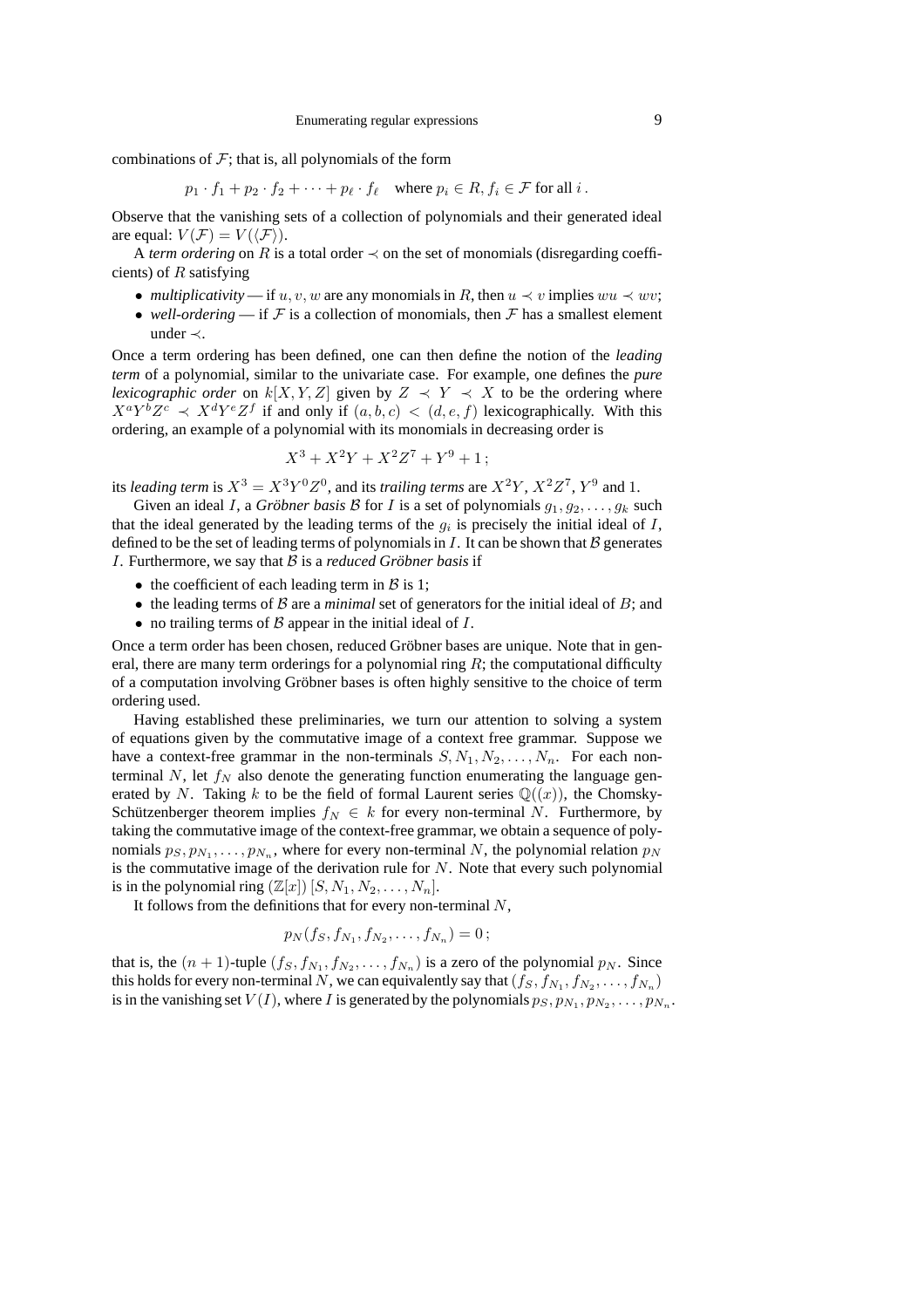#### 10 H. Gruber, J. Lee, J. Shallit

Our aim is to determine an algebraic equation satisfied by the power series  $f_s$ . To do this, we find a Gröbner basis B for I, using an *elimination ordering* on the indeterminate S. The defining property of any such term ordering is that the monomials involving only the indeterminate  $S$  are strictly smaller than the other monomials; namely, those involving at least one of  $N_1, N_2, \ldots, N_n$ . By the Chomsky-Schützenberger theorem and the properties of Gröbner bases, the smallest polynomial  $p$  in  $B$  will be a univariate polynomial in the indeterminate S. Since  $p \in I$ , and  $(f_S, f_{N_1}, f_{N_2}, \ldots, f_{N_n})$  is in the vanishing set  $V(I)$ , we see that  $p(f_S) = 0$ ; that is,  $p = 0$  is an algebraic equation satisfied by  $f_S$ . (Note that in previous sections, we simply use S to denote  $f<sub>S</sub>$ .)

As an example, we use Maple 13 to compute such an algebraic equation for the example grammar in the previous section. We give the commands, followed by the produced output. The commutative image of the grammar is entered as a list of polynomials, given by

> eqs :=  $[-S + M + U, -M + x^2 * M^2 + 1, -U + S *x + x^2 * M *U]$ ;

$$
eqs := [-S + M + U, -M + x^2M^2 + 1, -U + Sx + x^2MU].
$$

Maple provides an elimination ordering called lexdeg; to compute a reduced Gröbner basis using this ordering, we enter the command

> Groebner[Basis](eqs, lexdeg([M, U], [S]));

$$
[1 + (-1 + 2x)S + (-x + 2x^{2})S^{2}, 1 + (-1 + x)S + Ux, -1 + (1 - 2x)S + Mx].
$$

The algebraic equation satisfied by  $S$  is the first polynomial in this set:  $>$  algeq :=  $([1];$ 

$$
algeq := 1 + (-1 + 2x) S + (-x + 2x2) S2.
$$

To compute the Laurent series zeros of  $S$  using this polynomial, we solve for  $S$  and expand the solutions as Laurent series in the indeterminate  $x$ : > map(series, [solve(algeq, S)], x);

 $[(-x^{-1}-1-x-2x^2-3x^3-6x^4-10x^5+O(x^6)),(1+x+2x^2+3x^3+6x^4+10x^5+O(x^6))].$ 

<span id="page-9-0"></span>Our desired power series solution is the second entry in the above returned list.

## **6 Asymptotic bounds via singularity analysis**

If L is a context-free language having an unambiguous grammar and  $f(x) = \sum a_n x^n$  is the formal power series enumerating it, then  $f(x)$  is algebraic over  $\mathbb{Q}(x)$  by Theorem [4.1.](#page-5-0) The previous section gave a procedure for computing an algebraic equation satisfied by f; that is, we are able to determine a non-trivial polynomial  $P(x, S) \in \mathbb{Z}[x, S]$  such that  $P(x, f(x)) = 0$ . This section describes how *singularity analysis* can be used to determine the asymptotic growth rate of the coefficients  $a_n$ . We sketch some of the requisite notions from complex analysis and provide a glimpse of the underlying theory; more details can be found in Flajolet and Sedgewick [\[12\]](#page-28-18).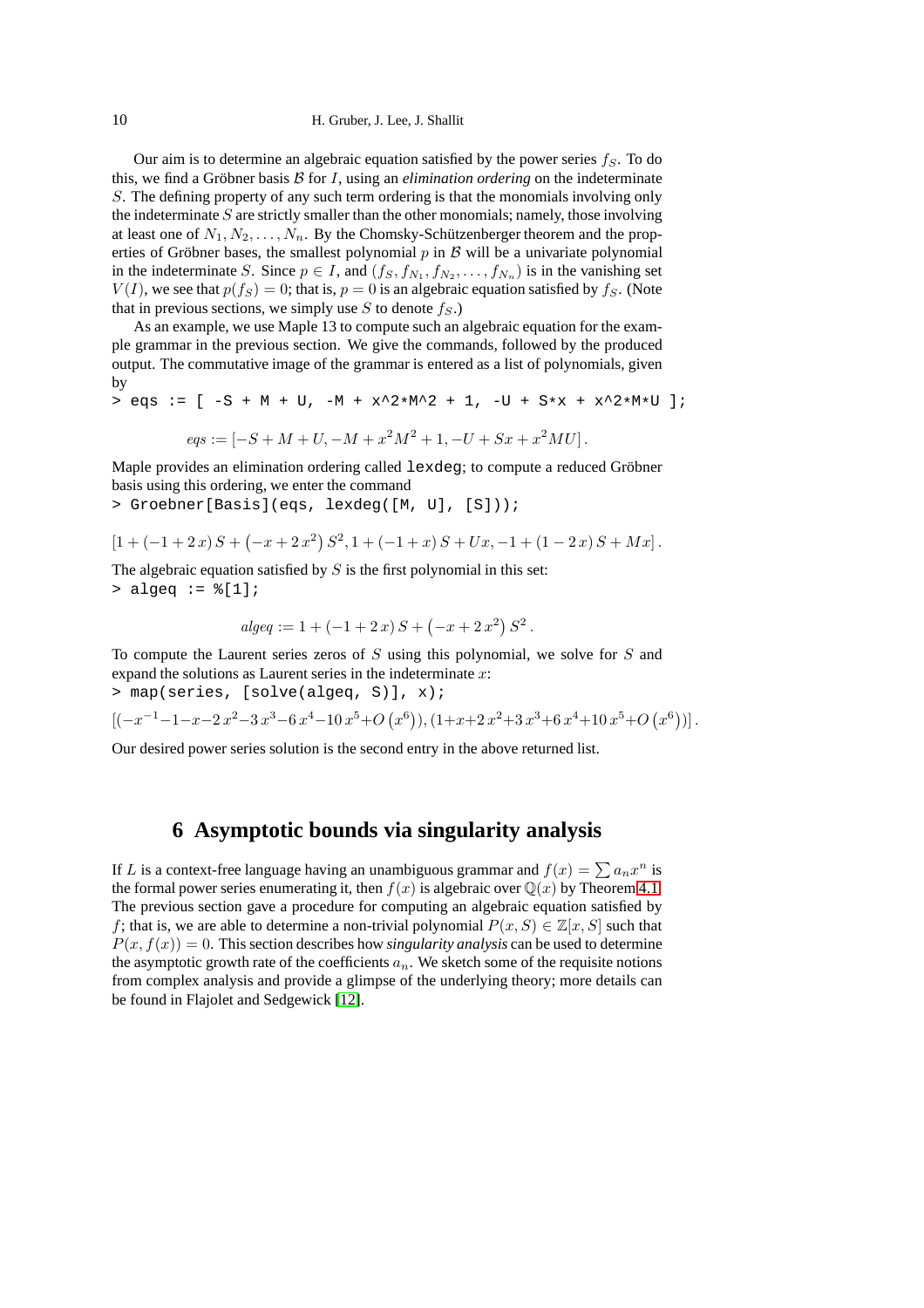The usefulness in considering complex analysis is that the formal power series  $f(x)$ , defined purely combinatorially, can be viewed as a function defined on an appropriate open subset of the complex plane C. Such a function is called *holomorphic* or *(complex) analytic*; this reinterpretation of  $f(x)$  allows us to apply theorems from complex analysis in order to derive bounds on the asymptotic growth rate of the  $a_n$  far tighter than what we could do with purely combinatorial reasoning.

Indeed, assume that  $L$  is an infinite context-free language — then there exists a real number  $0 < R \le 1$  called the *radius of convergence* for  $f(x)$ . The defining properties of R are that:

- if z is a complex number with  $|z| < R$ , then the infinite sum  $a_0 + a_1 z + a_2 z^2 +$  $a_3z^3 + \cdots$  converges; and
- if z is a complex number with  $|z| > R$ , then the infinite sum  $a_0 + a_1 z + a_2 z^2 +$  $a_3 z^3 + \cdots$  diverges.

We note that the definition says nothing about the convergence of  $\sum a_i z^i$  when  $|z| = R$ . Thus, defining U to be the open ball of complex numbers z satisfying  $|z| < R$ , we can reinterpret f as an *analytic function on* U. The connection between the asymptotic growth of the coefficients  $a_n$  and the number R is given by two theorems.

**Theorem 6.1** (Hadamard). *Given any power series,* R *is given by the explicit formula:*

$$
R = \frac{1}{\limsup_{n \to \infty} |a_n|^{1/n}}.
$$

The defining properties of lim sup state that

- for any  $\varepsilon > 0$ , the relation  $|a_n|^{\frac{1}{n}} < \frac{1}{R} + \varepsilon$  holds for sufficiently large *n*; and
- for any  $\varepsilon > 0$ , the relation  $|a_n|^{1/n} > \frac{1}{R} \varepsilon$  holds for infinitely many n.

For our situation in particular, this implies that up to a sub-exponential factor,  $a_n$  grows asymptotically like  $1/R^n$ . (This implies that for any  $\varepsilon > 0$ , we have  $a_n \in O((\frac{1}{R} + \varepsilon)^n)$ and  $a_n \notin O((\frac{1}{R} - \varepsilon)^n)$ .

We note that Hadamard's formula applies to *any* power series, not just to generating functions of context-free languages.

An elementary argument shows that our assumption that L is infinite implies  $R \leq 1$ ; similarly, our assumption that L is context-free (and thus algebraic) implies  $R > 0$ . (The argument for showing  $R > 0$  is harder, and is sketched here for those familiar with complex analysis. The algebraic curve given by  $P(z, y) = 0$  determines d branches around  $z = 0$  and the power series  $f(x) = \sum_{n} a_n x^n$  must be associated with one such branch. Since the exponents of  $f(x)$  are non-negative integers, this must be an analytic branch at 0; hence,  $f(x)$  determines an analytic function at 0 and must have positive radius of convergence.)

The second theorem describes the convergence of the power series  $f(x)$  on the circle given by  $|z| = R$ . A *dominant singularity* for  $f(x)$  is a point  $z_0$  on this circle such that the sum  $\sum a_n z_0^n$  diverges; the following result says that a positive (real-valued) dominant singularity always exists.

**Theorem 6.2** (Pringsheim). Let  $f(x) = \sum_{n} a_n x^n$  be a power series with radius of *convergence*  $R > 0$ *. If the coefficients*  $a_n$  *are all non-negative, then*  $R$  *is a dominant singularity for*  $f(x)$ *.*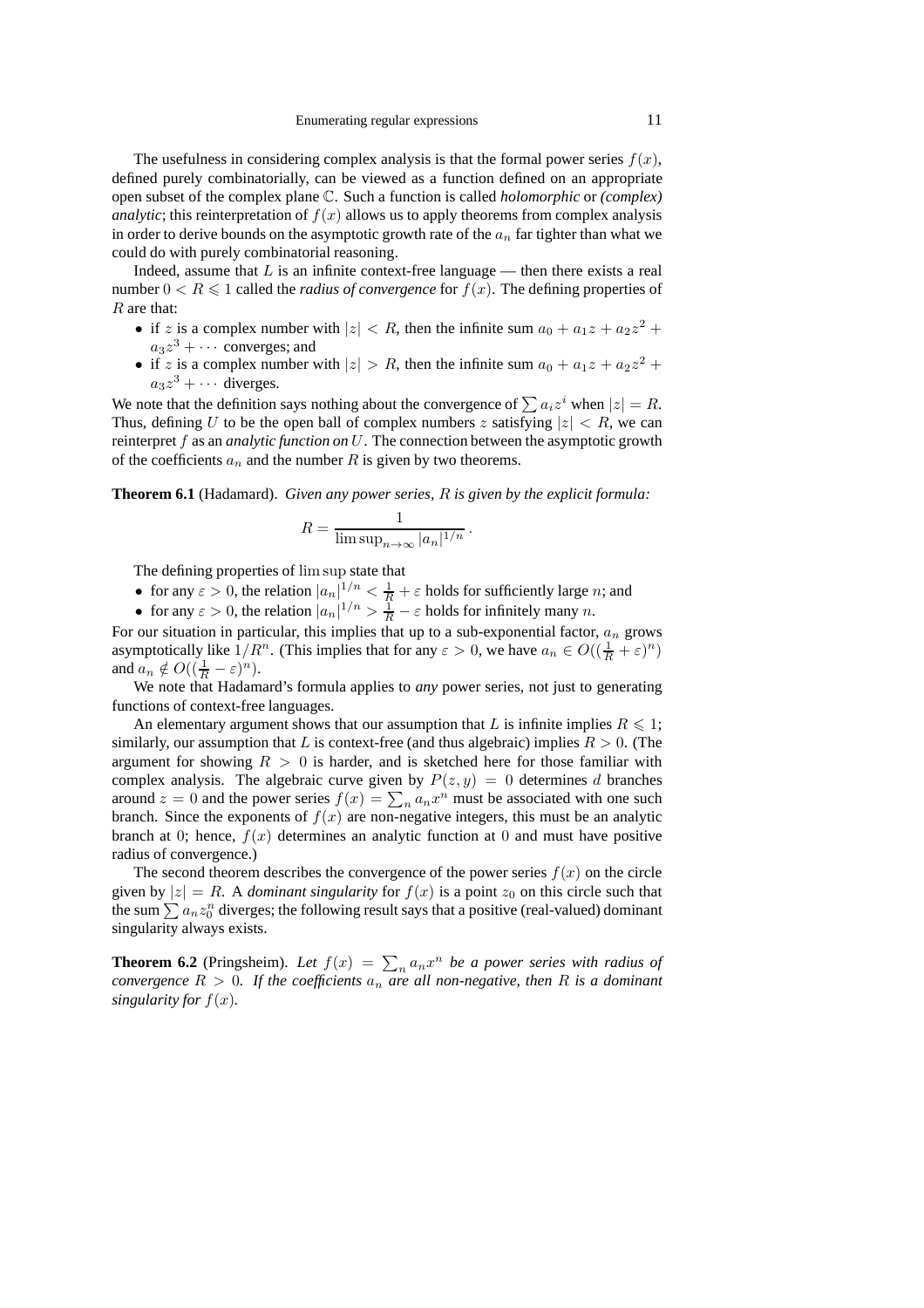#### 12 H. Gruber, J. Lee, J. Shallit

The benefit of Pringsheim's theorem is that, for the sake of determining  $R$ , it suffices to examine the positive real line for the singularities of  $f(x)$  considered as a *function*, not just as a power series. We make this more precise now, by introducing the concept of a *multi-valued function*.

Suppose that the power series  $f(x)$  is algebraic of degree d over  $\mathbb{Q}(x)$  — under the assumption that P is irreducible, this means that the degree of the polynomial  $P(x, S) \in$  $\mathbb{Z}[x, S]$  in the variable S is d, and we may write

$$
P = qn Sn + qn-1 Sn-1 + qn-2 Sn-2 + \dots + q0,
$$

where each  $q_i$  is a polynomial in  $\mathbb{Z}[x]$  and  $q_n$  is non-zero. (If P is reducible, factor it and replace it by an appropriate irreducible factor.)

If we work in the algebraically closed *Puiseux series field*  $\bigcup_{n\geq 1} \mathbb{C}((x^{1/n}))$ , we obtain d roots of  $P(x, S) = 0$ , say,  $g_1(x), g_2(x), \ldots, g_d(x)$ , one of which coincides with  $f(x)$ . In general, these roots will not be power series with non-negative integer coefficients, but instead will be more generalized power series with complex coefficients and (possibly negative) fractional exponents.

Let  $D(x) \in \mathbb{Z}[x]$  be the *discriminant* of P with respect to the variable S; this is readily computed via the formula

$$
D = \frac{(-1)^{n(n-1)/2}}{q_n} \cdot \text{Res}(P, \frac{\partial}{\partial S}P, S) \,.
$$

Here, Res denotes the *resultant* of two polynomials, defined to be the determinant of a matrix whose entries are given by the coefficients of the polynomials. The theoretical importance of  $D$  is that it satisfies the identity

$$
D(x) = q_n^{2(n-1)} \prod_{i \neq j} (g_i(x) - g_j(x)) \ .
$$

Define the *exceptional set*  $\Xi$  of P to be the complex zeros of D; note that this is a finite set. For every point z in the complement  $\mathbb{C} \setminus \Xi$ , where D does not vanish, there exist d distinct solutions y to the equation  $P(z, y) = 0$ . Furthermore, the d distinct solutions vary continuously with  $z$ , and a locally continuous choice of solutions locally determines a *branch* (which is locally an analytic function) of the algebraic curve cut out by  $P(z, y) =$ 0; this is how a *multi-valued function* arises.

On the open set U, which we have defined to be the set of points z satisfying  $|z| < R$ , one such branch is given by our initial power series  $f(x)$ . By Pringsheim's theorem,  $f(x)$  diverges at R; this shows that  $f(x)$ , considered as a analytic function on U, has no analytic continuation to a function on an open set containing  $U \cup \{R\}$ . According to the discussion above, this shows that R must be in the exceptional set  $\Xi$ .

We have given a method to calculate an upper bound for the growth rate of the  $a_n$ ; in particular, we have shown parts  $(1)$  and  $(2)$  of:

**Theorem 6.3.** Let  $f(x) = \sum_{n} a_n x^n$  be a formal power series where  $a_n \geq 0$  for each n. *Suppose*  $P(x, S) = 0$  *is a non-trivial algebraic equation satisfied by*  $f(x)$ *, and let* D *be the discriminant of* P *with respect to* S*. Then, exactly one of the positive real roots* R *of* D *satisfies the following properties:*

*(1) for any*  $\varepsilon > 0$ ,  $a_n \in O((\frac{1}{R} + \varepsilon)^n)$ ;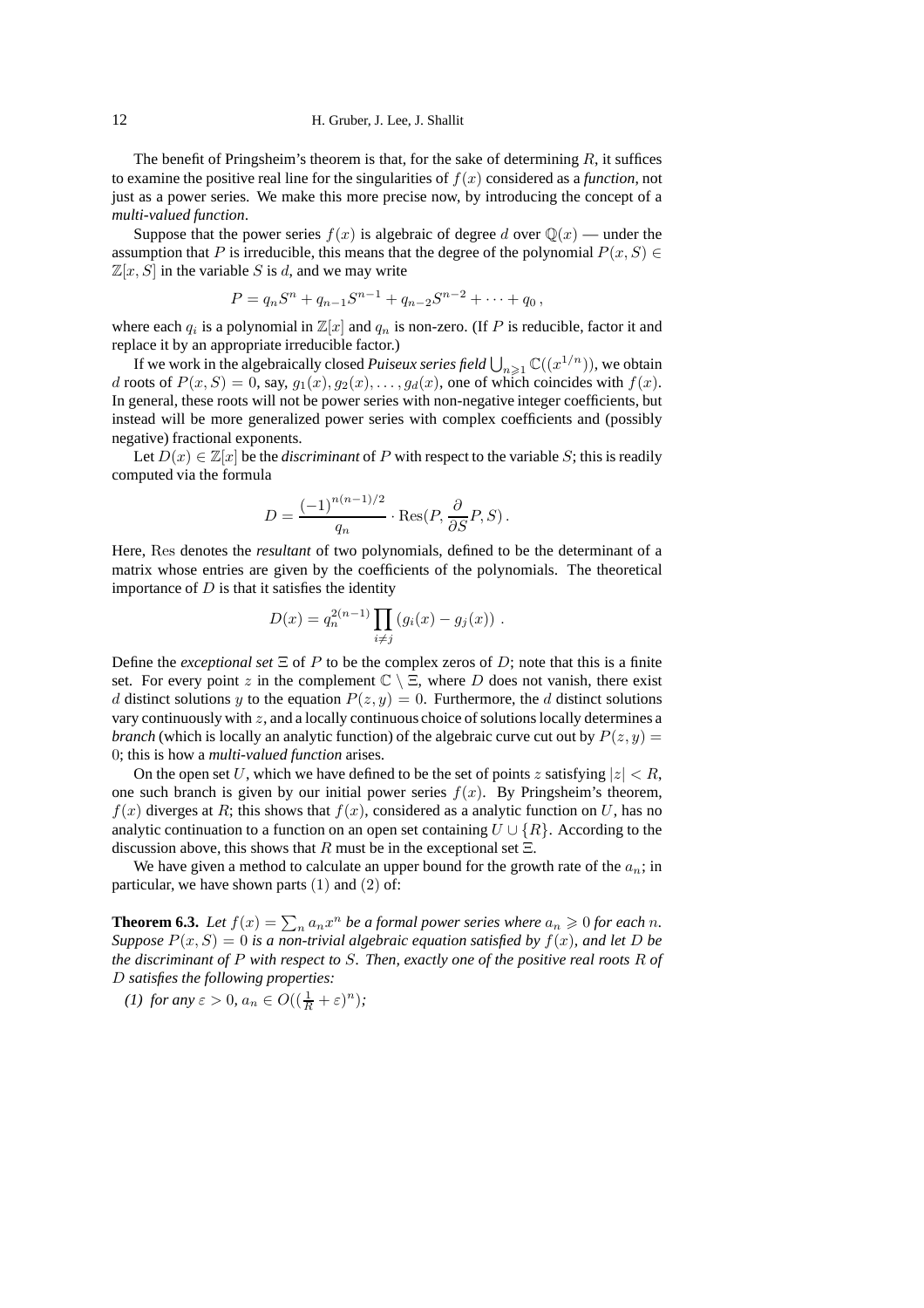*(2) for any*  $\varepsilon > 0$ ,  $a_n \notin O\left((\frac{1}{R} - \varepsilon)^n\right)$ *; and (3) if D* has no zero  $z_0 \neq R$  such that  $|z_0| = R$ , then for any  $\varepsilon > 0$ ,  $a_n \in \Omega((\frac{1}{R} - \varepsilon)^n)$ .

We remark that part (3) is much more difficult to show; it is implied by the stronger result that if D has no zero  $z_0 \neq R$  such that  $|z_0| = R$ , then there exists a polynomial p such that  $a_n \sim p(n) \cdot \left(\frac{1}{R}\right)^n$ .

Given the list  $\rho_1 < \rho_2 < \cdots < \rho_k$  of positive real-valued elements of  $\Xi$ , there remains the task of selecting which  $\rho_j$  to use to provide an upper or lower bound. The bigger j is, the better our upper bound will be; however, for this bound to be valid, we must ensure that  $\rho_i \leq R$ . For our purposes, we simply employ a boot-strapping method — if is known beforehand that  $a_n \in O(n^s)$  for some s, then we simply choose the minimal j such that  $1/\rho_i \leq s$ ; equivalently,  $\rho_i \geq 1/s$ . If this is not possible, we simply pick  $j = 1$ . Similarly, for a lower bound, we choose the maximal j such that  $\rho_i \leq 1/t$  if it is known that  $a_n \in \Omega(n^t)$ . (With much more work, one can precisely identify  $R$  — Flajolet and Sedgewick [\[12\]](#page-28-18) describe an algorithm "Algebraic Coefficient Asymptotics" that does this.)

As an illustration, we continue the Maple example in the previous section to derive an asymptotic upper bound for the example grammar. We first recall the algebraic equation satisfied by  $S$ :

> algeq;

$$
1 + (-1 + 2 x) S + (-x + 2 x2) S2.
$$

We compute the discriminant D: > d := discrim(algeq,S);

$$
d := -(2x+1)(-1+2x) .
$$

The real roots of  $D$  are given by: > realroots := [fsolve(%)];

$$
real roots := [-0.5000000000, 0.5000000000].
$$

Finally, an upper bound is given by taking the inverse of the smallest positive real root: > 1/min(op(select(type, realroots, positive)));

#### $2.0000000000$ .

Hence,  $a_n \in O((2 + \varepsilon)^n)$  for any  $\varepsilon > 0$ .

# <span id="page-12-0"></span>**7 Lower bounds on enumeration of regular languages by regular expressions**

We now turn to lower bounds on  $R_k(n)$ . In the unary case  $(k = 1)$ , we can argue as follows: consider any subset of  $\{\varepsilon, a, a^2, \dots, a^{t-1}\}$ . Such a subset can be denoted by a regular expression of (ordinary) length at most  $t(t + 1)/2$ . Since there are  $2<sup>t</sup>$  distinct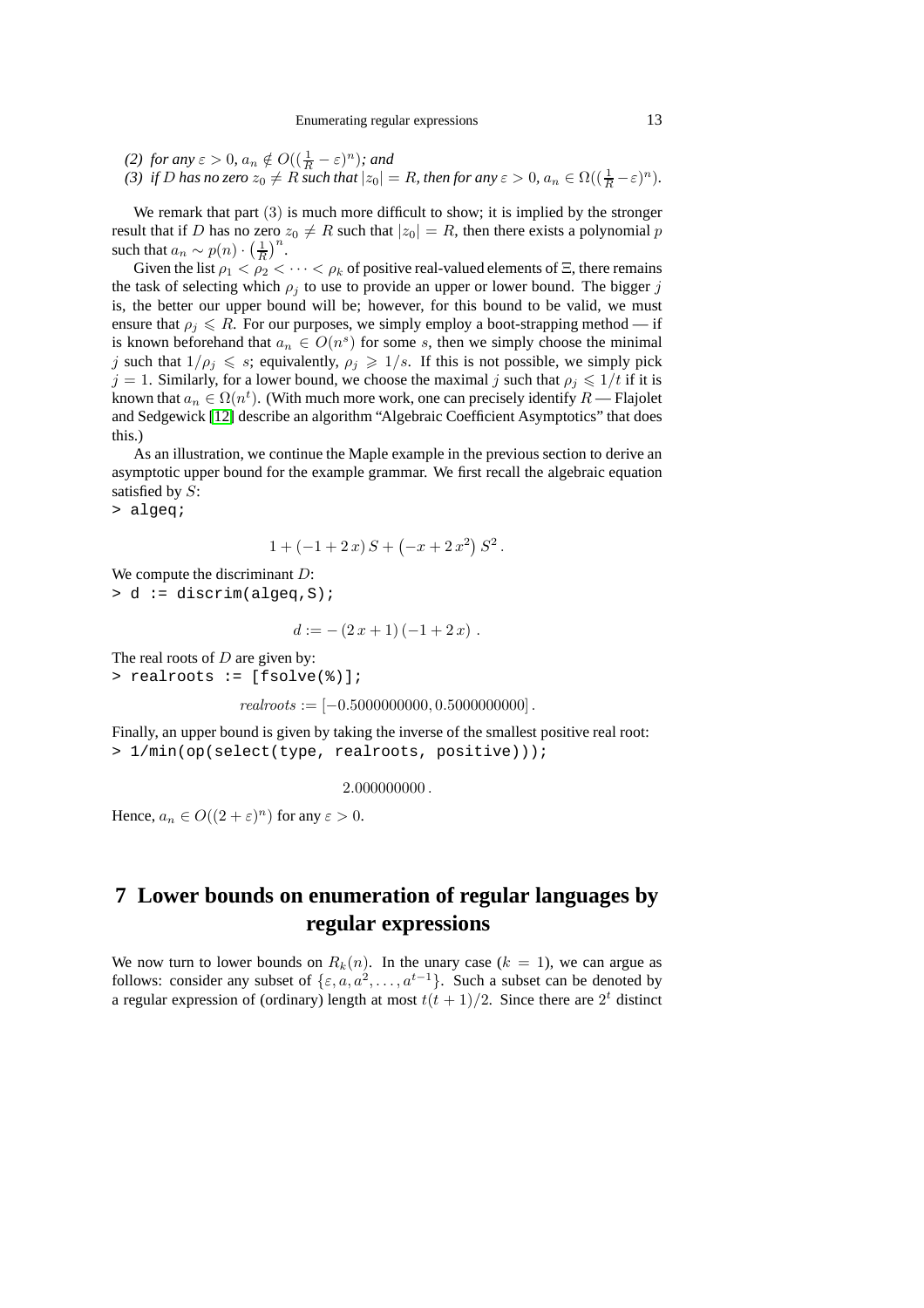subsets, this gives a lower bound of  $R_1(n) \ge 2^{\sqrt{2n}-1}$ . Similarly, when  $k \ge 2$ , there are  $k^n$  distinct strings of length n, so  $R_k(n) \geq k^n$ . These naive bounds can be improved somewhat using a grammar-based approach.

Consider a regular expression of the form

$$
w_1(\varepsilon + w_2(\varepsilon + w_3(\varepsilon + ...)))
$$

where the  $w_i$  denote nonempty words. Every distinct choice of the  $w_i$  specifies a distinct language. Such expressions can be generated by the grammar

$$
S \rightarrow Y | Y(\varepsilon + S)
$$
  
 
$$
Y \rightarrow aY | a, a \in \Sigma
$$

which has the commutative image

$$
S = Y + Y S x4
$$
  

$$
Y = k x Y + k x.
$$

The solution to this system is

$$
S = \frac{kx}{1 - kx - kx^5}.
$$

Once again, the asymptotic behavior of the coefficients of the power series for S depend on the zeros of  $1 - kx - kx^5$ . The smallest (indeed, the only) real root is, asymptotically as  $k \to \infty$ , given by

$$
\sum_{i\geqslant 0} \frac{(-1)^i \binom{5i}{i}}{4i+1} k^{-(4i+1)} = \frac{1}{k} - \frac{1}{k^5} + \frac{5}{k^9} - \frac{35}{k^{13}} + \cdots
$$

The reciprocal of this series is

$$
\sum_{i\geqslant 0} \frac{4\binom{5i+5}{i+1}}{5(5i+4)} k^{1-4i} = k + \frac{1}{k^3} - \frac{4}{k^7} + \frac{26}{k^{11}} - \frac{204}{k^{15}} + \frac{1771}{k^{19}} - \cdots
$$

For  $k = 1$  the only real root of  $1 - kx - kx^5$  is approximately .754877666 and for  $k = 2$ it is about .4756527435. Thus we have

<span id="page-13-0"></span>**Theorem 7.1.**  $R_1(n) = \Omega(1.3247^n)$  and  $R_2(n) = \Omega(2.102374^n)$ .

### **7.1 Trie representations for finite languages**

We will now improve these lower bounds. To this end, we begin with the simpler problem of counting the number of finite languages that may be specified by regular expressions without Kleene star of size n. Non-empty finite languages not containing  $\varepsilon$  admit a standard representation via a trie structure; an example is given Fig. [1\(a\).](#page-14-0)

The words in such a language  $L$  correspond to the leaf nodes of the trie for  $L$ ; moreover, the concatenation of labels from the root to a leaf node gives an expression for the word associated with that leaf node. For regular languages L and M, we write  $M^{-1}L$  to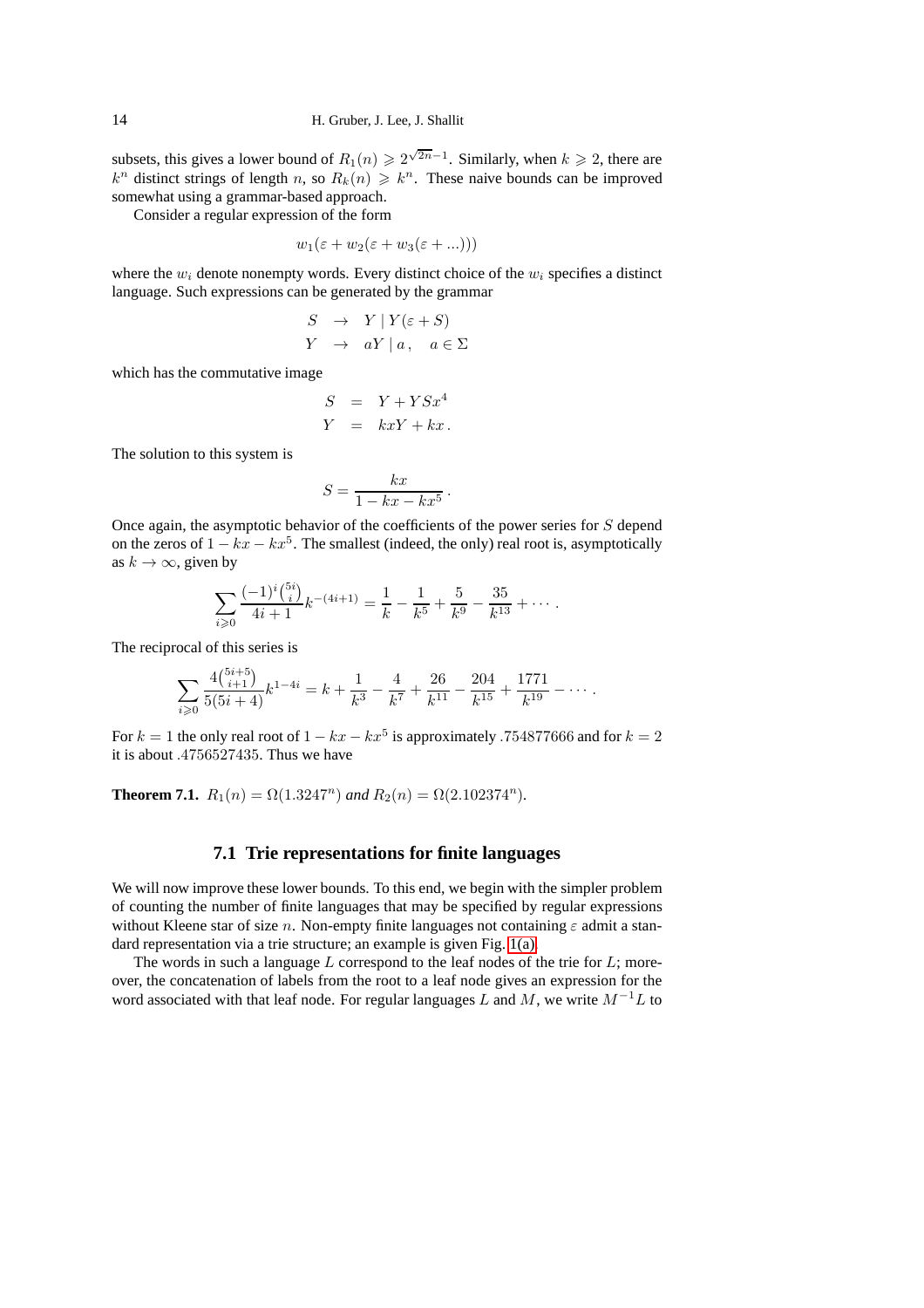<span id="page-14-2"></span>Enumerating regular expressions 15

<span id="page-14-0"></span>

**Figure 1.** Example of a trie representation for a finite language (see Section [7.1\)](#page-13-0) and of a starred trie representation for an infinite language (see Section [7.2\)](#page-18-0).

denote the left quotient of  $L$  by  $M$ ; formally

 $M^{-1}L = \{v : \text{there exists } u \in M \text{ such that } uv \in L\}.$ 

If M consists of a single word w, we also write  $w^{-1}L$  instead of  $\{w\}^{-1}L$ , and  $w^{-n}L$ instead of  $(w^n)^{-1}L$ .

For notational convenience, we take our alphabet to be  $\Sigma = \{a_0, a_1, \ldots, a_{k-1}\},\$ where  $k \geq 1$  denotes our alphabet size. A trie encodes the simple fact that each nonempty finite language L not containing  $\varepsilon$  can be uniquely decomposed as  $L = \bigcup_i a_i L_i$ , where  $L_i = a_i^{-1}L$ , and the index i runs over all symbols  $a_i \in \Sigma$  such that  $L_i$  is nonempty. This factoring out of common prefixes resembles Horner's rule (see e.g. [\[26,](#page-28-19) p. 486]) for evaluating polynomials. We develop lower bounds by specifying a context-free grammar that generates regular expressions with common prefixes factored out. In fact, the grammar is designed so that if  $r$  is a regular expression generated by the grammar, then the structure of r mimics that of the trie for  $L(r)$  — nodes with a single child correspond to concatenations, while nodes with multiple children correspond to concatenations with a union, see Table [1.](#page-14-1)

<span id="page-14-1"></span>

| $S \rightarrow Y \mid Z$                                   |
|------------------------------------------------------------|
| $E \rightarrow Y   (Z)   (\varepsilon + S)$                |
| $Y \rightarrow P_i$ for $0 \leq i \leq k$                  |
| $Z \to P_{n_0} + P_{n_1} + \cdots + P_{n_t}$               |
| where $0 \leq n_0 < n_1 < \cdots < n_t < k$ for $t > 0$    |
| $P_i \rightarrow a_i \mid a_i E \text{ for } 0 \leq i < k$ |

**Table 1.** A grammar for mimicking tries with regular expressions.

The set of regular languages represented corresponds to all non-empty finite languages over  $\Sigma$  not containing the empty string  $\varepsilon$ . We briefly describe the non-terminals: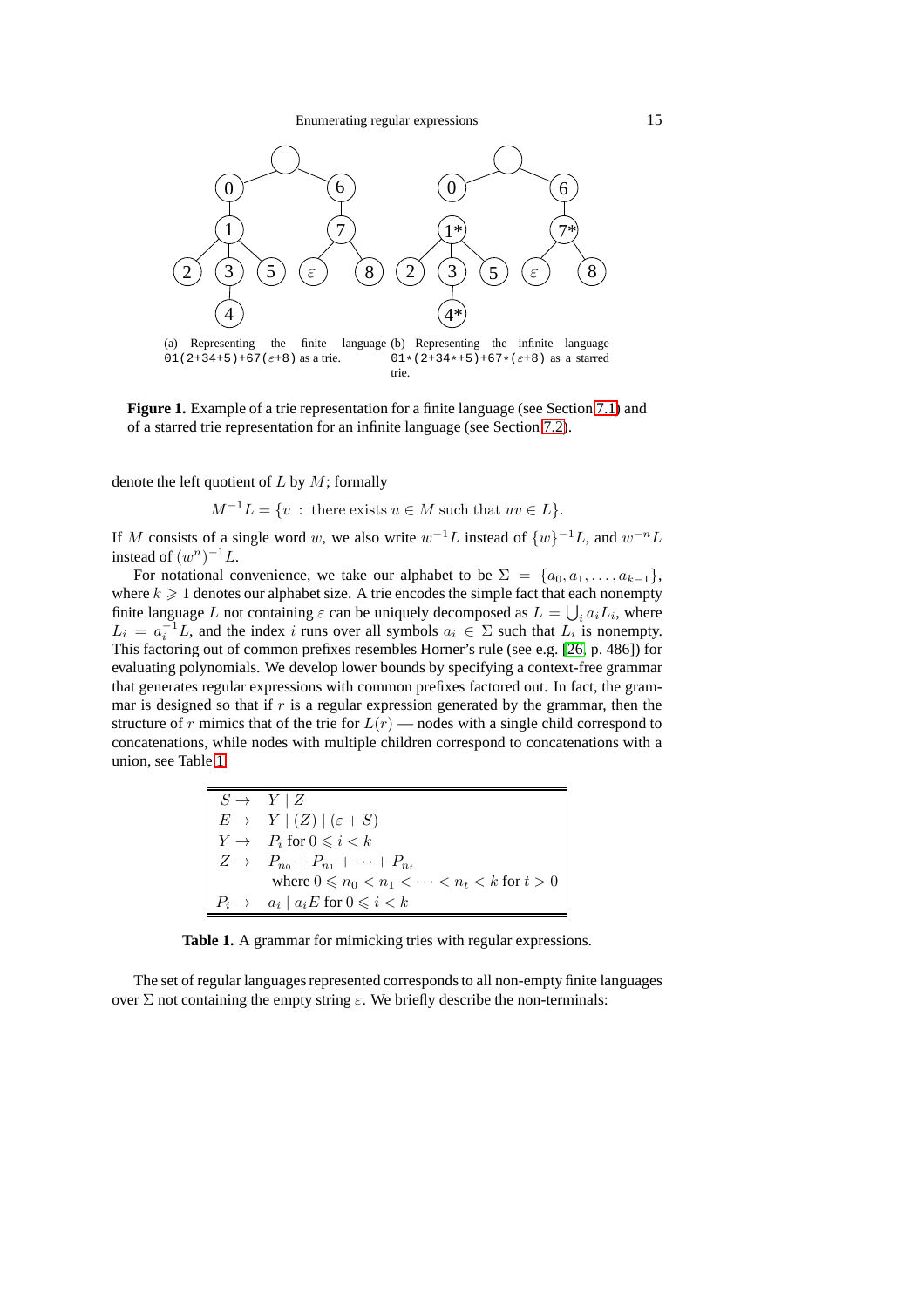<span id="page-15-0"></span>16 H. Gruber, J. Lee, J. Shallit

|                | ordinary                      | reverse polish     | alphabetic          |
|----------------|-------------------------------|--------------------|---------------------|
|                | $\overline{\Omega(1.3247^n)}$ | $\Omega(1.2720^n)$ | $\Omega(2^n)$       |
| $\mathfrak{D}$ | $\Omega(2.5676^n)$            | $\Omega(2.1532^n)$ | $\Omega(6.8284^n)$  |
| 3              | $\Omega(3.6130^n)$            | $\Omega(2.7176^n)$ | $\Omega(11.1961^n)$ |
| 4              | $\Omega(4.6260^n)$            | $\Omega(3.1806^n)$ | $\Omega(15.5307^n)$ |
| 5.             | $\Omega(5.6264^n)$            | $\Omega(3.5834^n)$ | $\Omega(19.8548^n)$ |
| 6              | $\Omega(6.6215^n)$            | $\Omega(3.9451^n)$ | $\Omega(24.1740^n)$ |

**Table 2.** Lower bounds for  $R_k(n)$  with respect to size measure and alphabet size.

- S generates all non-empty finite languages not containing  $\varepsilon$ .
- E generates all non-empty finite languages containing at least one word other than  $\varepsilon$ .
- Y generates all non-empty finite languages (not containing  $\varepsilon$ ) whose words all begin with the same letter. The for loop is executed only once.
- Z generates all non-empty finite languages (not containing  $\varepsilon$ ) whose words do not all begin with the same letter.
- $P_i$  generates all non-empty finite languages (not containing  $\varepsilon$ ) whose words all begin with  $a_i$ .

We remark that this grammar is unambiguous and that no regular language is represented more than once; this should be clear from the relationship between regular expressions generated by the grammar and their respective tries.

(Note that it is possible to slightly optimize this grammar in the case of ordinary length to generate expressions such as  $0 + 00$  in lieu of  $0(\epsilon + 0)$ , but as it results in marginal improvements to the lower bound at the cost of greatly complicating the grammar, we do not do so here.)

Table [2](#page-15-0) lists the lower bounds obtained through this grammar. In this table (and only this table), each  $\Omega(k^n)$  in the column corresponding to reverse polish notation should be interpreted as "not  $O(k^n)$ " — observe, for instance, that all strings produced by our grammar for a unary alphabet have odd reverse polish length.

**Remark 7.2.** Using the singularity analysis method explained in Section [6,](#page-9-0) these lower bounds were obtained by boot-strapping off the trivial bounds of  $\Omega(k^n)$ ,  $\Omega(k^{n/2})$  and  $\Omega(k^n)$  for the ordinary, reverse polish length and alphabetic width cases, respectively.

Before we generalize our approach to cover also infinite languages, we derive a formula showing how our lower bound on alphabetic width will increase along with the alphabet size k.

To this end, we first state a version of the Lagrange implicit function theorem as a simplification of [\[14,](#page-28-20) Theorem 1.2.4]. If  $f(x)$  is a power series in x, we write  $[x^n]f(x)$ to denote the coefficient of  $x^n$  in  $f(x)$ ; recall that the *characteristic* of a ring R with additive identity 0 and multiplicative identity 1 is defined to be the smallest integer  $k$  such that  $\sum_{i=1}^{k} 1 = 0$ , or zero if there is no such k.

**Lemma 7.3.** *Let* R *be a commutative ring of characteristic zero and take*  $\phi(\lambda) \in R[[\lambda]]$ such that  $[\lambda^0]\phi$  is invertible. Then there exists a unique formal power series  $w(x)\in R[[x]]$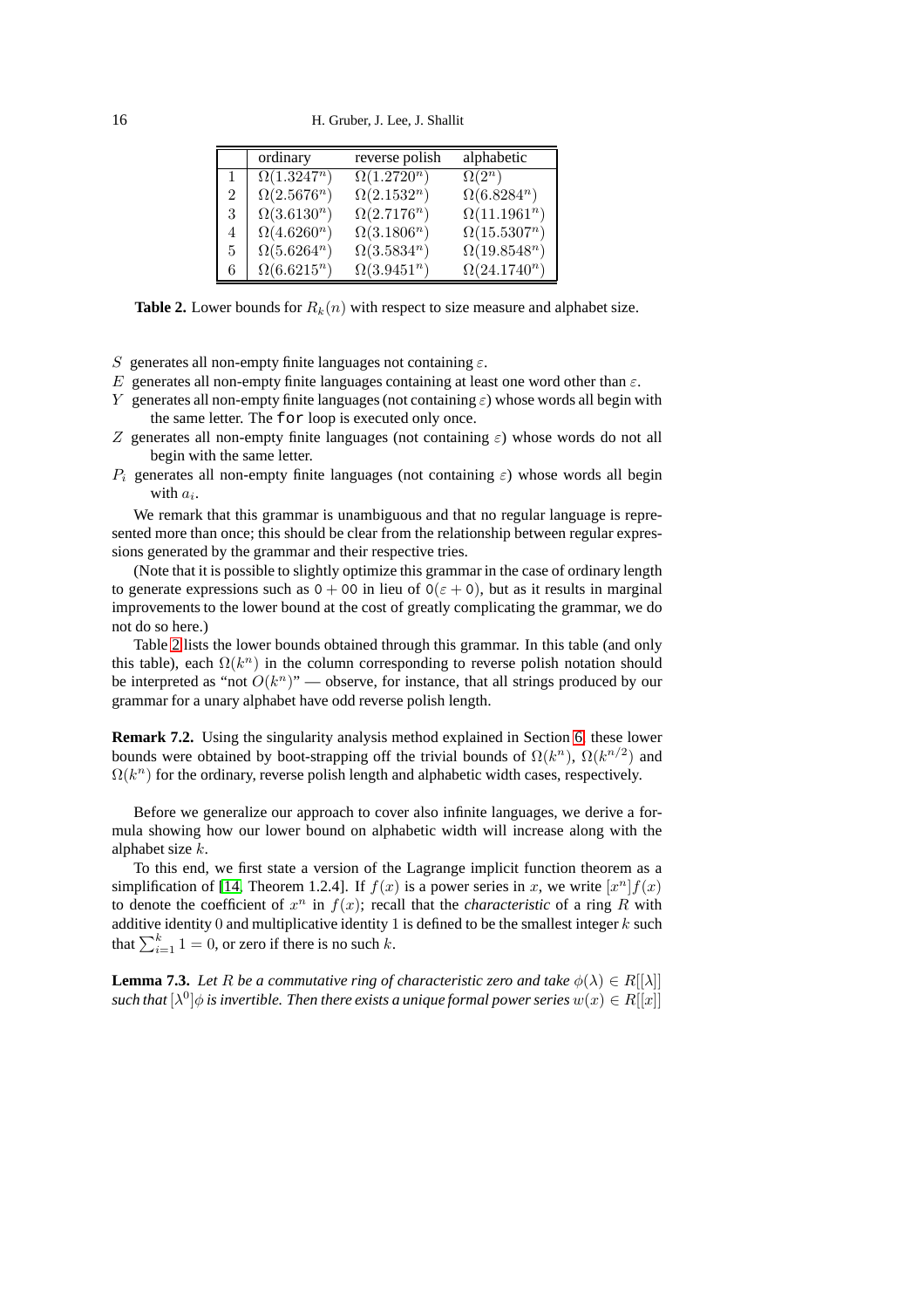such that  $[x^0]w = 0$  and  $w = x\phi(w)$ *. For*  $n \ge 1$ *,* 

$$
[x^n]w(x) = \frac{1}{n} [\lambda^{n-1}] \phi^n(\lambda) .
$$

Due to the simplicity of alphabetic width, the problem of enumerating regular languages in this case may be interpreted as doing so for rooted  $k$ -ary trees, where each internal node is marked with one of two possible colours. We thus investigate how our lower bound varies with k.

More specifically, consider a regular expression  $r$  generated by the grammar from the previous section and its associated trie. Colour each node with a child labelled  $\varepsilon$  black and all other nodes white. After deleting all nodes marked  $\varepsilon$ , call the resultant tree  $T(r)$ . This operation is reversible, and shows that we may put the expressions of alphabetic width  $n$ in correspondence with the k-ary rooted trees with  $n + 1$  vertices where every non-root internal node may assume one of two colours. In order to estimate the latter, we first prove a basic result. The first half of the following lemma is also found in [\[12,](#page-28-18) p. 68].

**Lemma 7.4.** *There are*  $\frac{1}{n} {k \choose n-1}$  *k*-ary trees of *n* nodes. Moreover, the expected number *of leaf nodes among k-ary trees of n nodes is asymptotic to*  $(1 - 1/k)^k n$  *as*  $n \to \infty$ *.* 

*Proof.* Fix  $k \geq 1$ . For  $n \geq 1$ , let  $a_n$  denote the number of k-ary rooted trees with n vertices and consider the generating series:

$$
f(x) = \sum_{n \geqslant 1} a_n x^n.
$$

By the recursive structure of  $k$ -ary trees, we have the recurrence:

$$
f(x) = t(1 + f(x))^k.
$$

Thus, by the Lagrange implicit function theorem, we have

$$
a_n = [x^n]f(x) = \frac{1}{n} [\lambda^{n-1}](1+\lambda)^{kn} = \frac{1}{n} {kn \choose n-1}.
$$

We now calculate the number of leaf nodes among all  $k$ -ary rooted trees with  $n$  vertices. Let  $b_{n,m}$  denote the number of k-ary rooted trees with n vertices and m leaf nodes and  $c_n$  the number of leaf nodes among all k-ary rooted trees with n vertices. Consider the bivariate generating series:

$$
g(x,y) = \sum_{n,m \geqslant 1} b_{n,m} x^m y^n.
$$

By the recursive structure of  $k$ -ary trees, we have the recurrence:

$$
g(x, y) = y(x - 1 + (1 + g(x, y))^{k}).
$$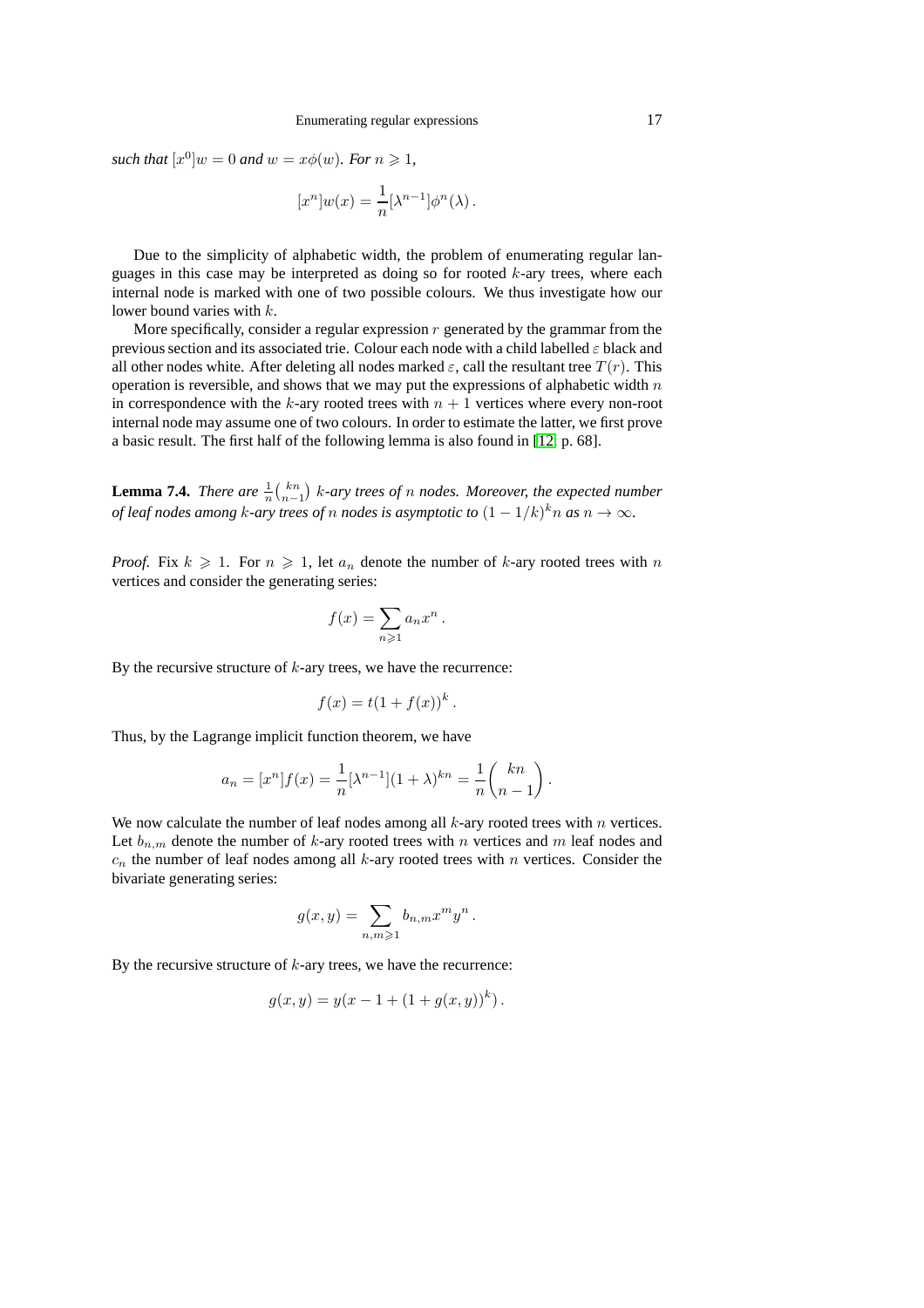The Lagrange implicit function theorem once again yields

$$
c_n = \frac{\partial}{\partial x} [y^n] g(x, y) \Big|_{x=1}
$$
  
\n
$$
= \frac{\partial}{\partial x} \frac{1}{n} [\lambda^{n-1}] (x - 1 + (1 + g(x, y))^k)^n \Big|_{x=1}
$$
  
\n
$$
= \frac{1}{n} [\lambda^{n-1}] \frac{\partial}{\partial x} (x - 1 + (1 + \lambda)^k)^n \Big|_{x=1}
$$
  
\n
$$
= [\lambda^{n-1}] (1 + \lambda)^{k(n-1)}
$$
  
\n
$$
= {k(n-1) \choose n-1}.
$$

Thus, the expected number of leaf nodes among *n*-node trees is, as  $n \to \infty$  while having  $k$  fixed,

$$
\frac{c_n}{a_n} = \frac{n\binom{k(n-1)}{n-1}}{\binom{kn}{n-1}} \sim n\left(\frac{k-1}{k}\right)^k.
$$

 $\Box$ 

We wish to find a bound on the expected number of subsets of non-root internal nodes among all  $k$ -ary rooted trees with  $n$  nodes, where a subset corresponds to those nodes marked black. Fix  $k \ge 2$ . Since the map  $x \mapsto 2^x$  is convex, for every  $\varepsilon > 0$  and sufficiently large n, Jensen's inequality (e.g.,  $[47, Thm. 3.3]$ ) applied to the lemma above implies the following lower bound on the number of subsets:

$$
2^{(1-(1-1/k)^k-\varepsilon)n}\,.
$$

Since  $-(1-1/k)^k > -1/e$  for  $k \ge 1$ , we may choose  $\varepsilon > 0$  such that

$$
-(1-1/k)^k - \varepsilon > -1/e.
$$

This yields a lower bound of  $2^{(1-1/e)n}$ .

Assuming  $k \geqslant 2$  fixed, we now estimate  $\binom{kn}{n-1}$ . By Stirling's formula, we have, as  $n \to \infty$ ,

$$
\binom{kn}{n-1} \;\; = \;\; \Theta\left( \left( \frac{k^k}{(k-1)^{k-1}} \right)^n \right) \, .
$$

Putting our two bounds together, we have the following lower bound on the number of star-free regular expressions of alphabetic width n, when  $n \to \infty$  while keeping k fixed:

$$
\Omega\left(\left(\frac{2^{(1-1/e)}k^k}{(k-1)^{k-1}}\right)^n\right).
$$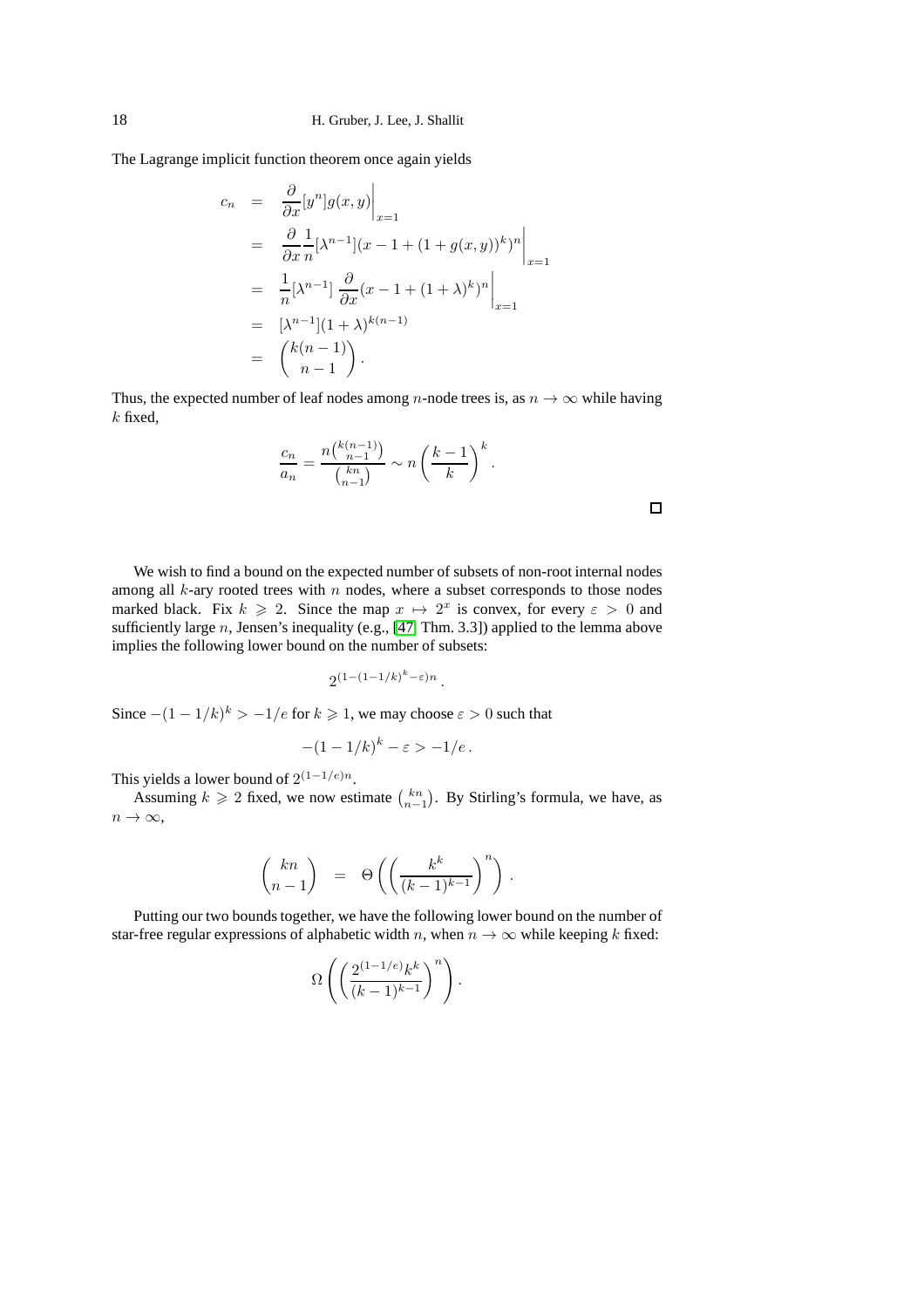### <span id="page-18-0"></span>**7.2 Trie representations for some infinite regular languages**

We now turn our attention to enumerating regular languages in general; that is, we allow for regular expressions with Kleene stars.

Our grammars for this section are based on the those for the star-free cases. Due to the difficulty of avoiding specifying duplicate regular languages, we settle for a "small" subset of regular languages. For simplicity, we only consider taking the Kleene star closure of singleton alphabet symbols, and we impose some further restrictions.

Recall the trie representation of a star-free regular expression written in our common prefix notation. With this representation, we may mark nodes with stars while satisfying the following conditions:

- each starred symbol must have a non-starred parent other than the root;
- a starred symbol may not have a sibling or an identically-labelled parent (disregarding the lack of star) with its own sibling; and
- a starred symbol may not have an identically-labelled child (disregarding the lack of star).

The first condition eliminates duplicates such as

 $0*11*0*1*0* \leftrightarrow 0*1*0*11*0*;$ 

the second eliminates those such as

 $01 \star \leftrightarrow 0(\epsilon + 11 \star)$  and  $0(1+2 \star 1) \leftrightarrow 02 \star 1$ 

and the third eliminates those such as

 $0*0 \leftrightarrow 00*.$ 

In this manner, we end up with starred tries such as in Fig. [1\(b\).](#page-14-2) Algorithm [1](#page-18-1) illustrates how to recreate such a starred trie from the language it specifies.

### <span id="page-18-1"></span>**Algorithm 1** STAR-TRIE(L)

**Require:**  $\varepsilon \notin L, L \neq \emptyset$ 

1: create a tree  $T$  with unlabelled root

2: **for all**  $a \in \Sigma$  such that  $a^{-1}L \neq \emptyset$  **do** 

- 3: append STAR-TRIE-HELP( $a^{-1}L$ , a) below the root of T
- 4: **end for**
- 5: return T

Let  $T$  be any starred trie satisfying the conditions above. Then  $T$  represents a regular expression, which in turn specifies a certain language. We now show that when the algorithm is run with that language as input, it returns the trie  $T$  by arguing that at each step of the algorithm when a particular node (matched with language  $L$  if the root and  $aL$ otherwise) is being processed, the children are correctly reconstructed.

We first consider children of the root. By the original trie construction (for finite languages without  $\varepsilon$ ), no such children may be labelled  $\varepsilon$ . Thus, by the first star condition, the only children may be unstarred alphabet symbols. Thus, line 2 of Algorithm [1](#page-18-1) suffices to find all children of the root correctly.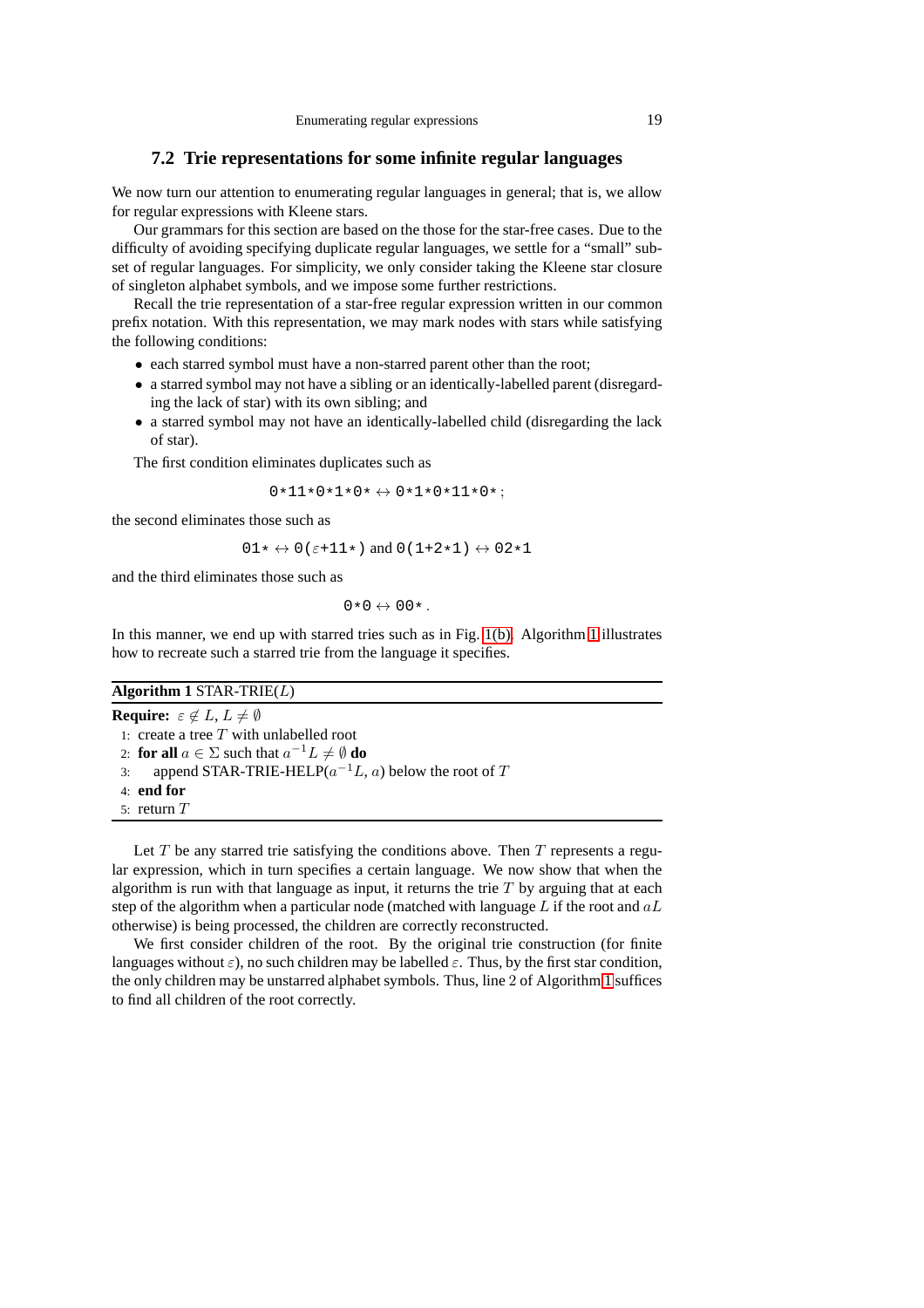<span id="page-19-1"></span>**Algorithm 2** STAR-TRIE-HELP(L, a)

1: create a tree  $T$  with root labelled  $a$ 2: **for all**  $b \in \Sigma$  s.t.  $b^{-1}L \neq \emptyset$  **do** 3: **if**  $(b^{-n}L) \cap (\varepsilon + (\Sigma \setminus \{b\})\Sigma^*) \neq \emptyset$  for all  $n \geq 0$  **then** {need a child labelled  $b^*$ } 4: append a new  $b^*$ -node below the root of T 5: **if**  $L \neq b^*$  then  $\{b^*$  will be an internal node} 6: **for all**  $c \in \Sigma \setminus \{b\}$  such that  $c^{-1}L \neq \emptyset$  **do** {determine children of  $b^*$ } 7: append STAR-TRIE-HELP( $c^{-1}L$ , c) below the  $b^*$ -node 8: **end for** 9: **if**  $b \in L$  **then**<br>10: **append a** no 10: append a new  $\varepsilon$ -node below the  $b^*$ -node 11: **end if** 12: **end if** 13: **else** {need a child labelled b} 14: append STAR-TRIE-HELP( $b^{-1}L$ , b) below the root of T 15: **end if** 16: **end for** 17: **if**  $\varepsilon \in L$  and the root of T has at least one unstarred child **then** 18: append a new  $\varepsilon$ -node below the root of T append a new  $\varepsilon$ -node below the root of T 19: **end if** 20: return  $T$ 

Now consider a non-root internal node, say labelled  $a$ . By the third star condition, a starred node may not have a child labelled with the same alphabet symbol, so if  $a$  has a child labelled  $b^*$ , then

<span id="page-19-0"></span>
$$
(bn)-1 L \cap (\varepsilon + (\Sigma \setminus \{b\})\Sigma^*) \text{ is non-empty for all } n \ge 0.
$$
 (7.1)

Conversely, by the second condition, a starred node may not have an identically-labelled parent that has  $\varepsilon$  as a sibling, so if [\(7.1\)](#page-19-0) holds, then a must have a child labelled  $b^*$ . By the second star condition, a starred node may not have siblings, so the algorithm need not check for other children once a starred child is found. This shows that line 3 of Algorithm [2](#page-19-1) correctly identifies all starred children of  $a$ . Assuming  $a$  has a starred child  $b^*$ , then by the third condition, line 6 of Algorithm [2](#page-19-1) correctly recovers all children of  $b^*$ . All remaining children of a have no stars, and line 14 of Algorithm [2](#page-19-1) suffices to find all children labelled with  $a \in \Sigma$ ; the special case of an  $\varepsilon$ -child below a is covered by line 17.

We give a grammar that generates expressions meeting these conditions in Table [3.](#page-20-0) As before, we take our alphabet to be  $\Sigma = \{a_0, a_1, \ldots, a_{k-1}\}\.$  We describe the roles of the non-terminals of the grammar in Table [3.](#page-20-0)

 $S$  generates all expressions — this corresponds to Algorithm [1.](#page-18-1)

 $E, E_i$  generate expressions that may be concatenated to non-starred and starred alphabet symbols, respectively. The non-terminal  $E$  corresponds to lines 2 and 13 while  $E_i$  corresponds to line 5 of Algorithm [2.](#page-19-1) These act the same as S except for the introduction of parentheses to take precedence into account and restriction that no prefixes of the form  $\varepsilon + aa^*$  are generated, used to implement the second condition.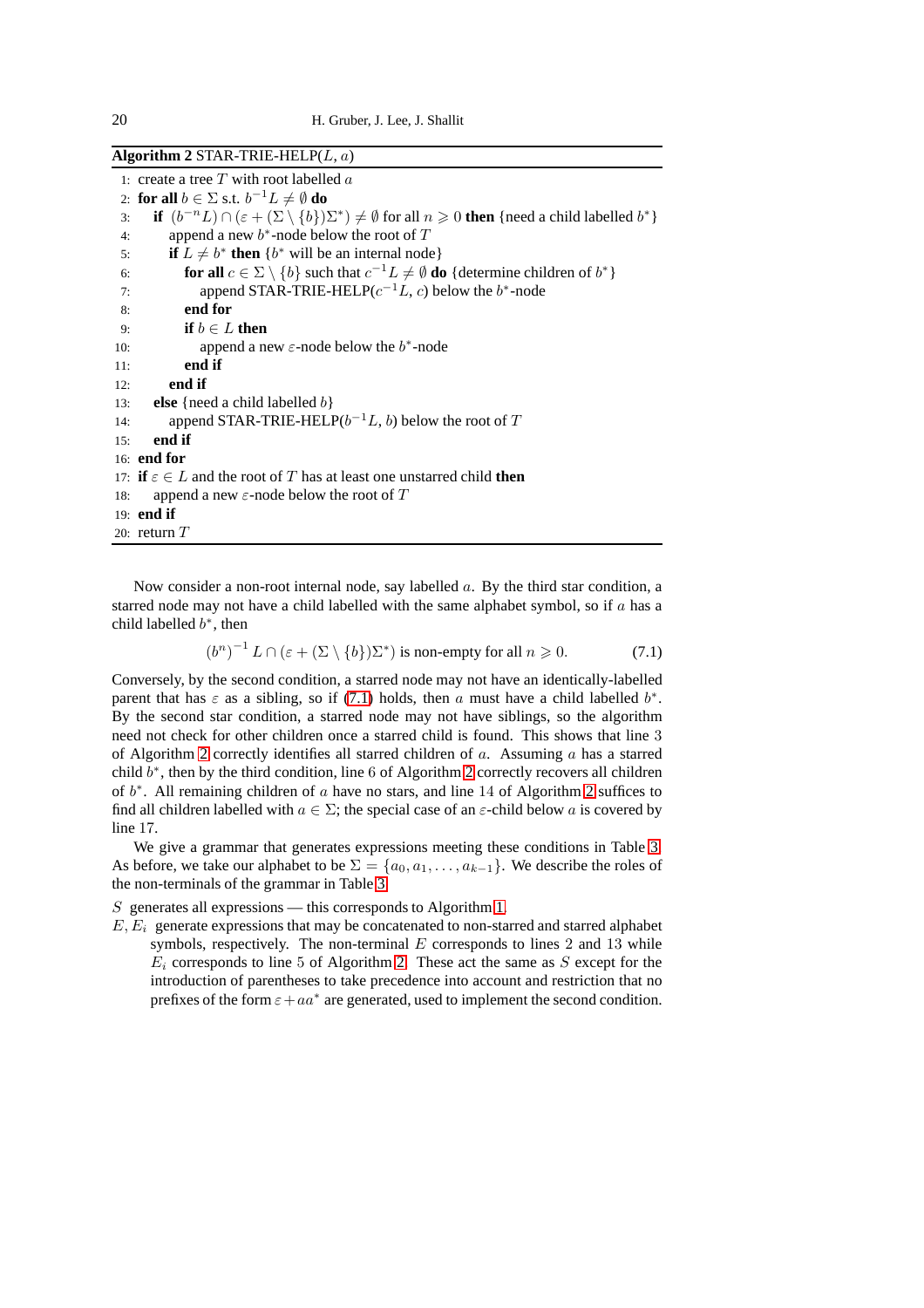Enumerating regular expressions 21

<span id="page-20-0"></span>

| $S \rightarrow Y \mid Z$ |                                                                                                        |
|--------------------------|--------------------------------------------------------------------------------------------------------|
|                          | $E \rightarrow Y   (Z)   (\varepsilon + Y')   (\varepsilon + Z)$                                       |
|                          | $E_i \rightarrow Y_i \mid (Z_i) \mid (\varepsilon + Y'_i) \mid (\varepsilon + Z_i)$ for $0 \leq i < k$ |
|                          | $Y \rightarrow P_i$ for $0 \leq i \leq k$                                                              |
|                          | $Y' \rightarrow P'_i$ for $0 \leq i \leq k$                                                            |
|                          | $Y_i \rightarrow P_j$ for $0 \leqslant i, j < k$ and $i \neq j$                                        |
|                          | $Y'_i \rightarrow P'_i$ for $0 \leq i, j < k$ and $i \neq j$                                           |
|                          | $Z \to P'_{n_0} + P'_{n_1} + \cdots + P'_{n_t}$                                                        |
|                          | where $0 \leq n_0 < n_1 < \cdots < n_t < k$ for $t > 0$                                                |
|                          | $Z_i \rightarrow P'_{n_0} + P'_{n_1} + \cdots + P'_{n_r}$                                              |
|                          | as above, but with $n_i \neq i$ for all $0 \leq j \leq t$                                              |
|                          | $P_i \rightarrow a_i \mid a_i E \mid a_i a_j^* \mid a_i a_i^* E_j$                                     |
|                          | for $0 \leq i, j < k$                                                                                  |
|                          | $P'_i \rightarrow a_i \mid a_i E \mid a_i a_i^* \mid a_i a_i^* E_j$                                    |
|                          | for $0 \leq i, j < k$ and $i \neq j$                                                                   |

**Table 3.** A grammar generating all regular expressions meeting all three star conditions.

Additionally,  $E_i$  has the restriction that its first alphabet symbol produced may not be  $a_i$  — this is used to implement the third condition.

 $Y, Y', Y_i, Y'_i$  generate expressions whose prefix is an alphabet symbol. As a whole, these non-terminals correspond to Algorithm [2,](#page-19-1) and may be considered degenerate cases of  $Z$  and  $Z_i$ ; that is, trivial unions.

The tick-mark signifies that expressions of the form  $aa^*$  for  $a \in \Sigma$  are disallowed, used to implement the second condition. The subscripted  $i$  signifies that the initial alphabet symbol may not be  $a_i$ , used to implement the third condition.

 $Z, Z_i$  generate non-trivial unions of expressions beginning with distinct alphabet symbols — Z corresponds to line 2 of Algorithm [1](#page-18-1) and line 13 of Algorithm [2,](#page-19-1) while  $Z_i$ corresponds to line 5 of Algorithm [2.](#page-19-1)

The subscripted i signifies that none of initial alphabet symbols may be  $a_i$ , used to implement the third condition.

 $P_i, P'_i$  generate expressions beginning with the specified alphabet symbol  $a_i$ . They correspond to line 1 of Algorithm [2.](#page-19-1)

The tick-mark signifies that expressions may not have the prefix  $a_i a_i^*$ , used to implement the second condition.

Since the algorithm correctly returns a trie when run on the language represented by the trie, the correspondence between the algorithm and the grammar gives us the following result.

**Theorem 7.5.** *The grammar above is unambiguous and the generated regular expressions represent distinct regular languages.*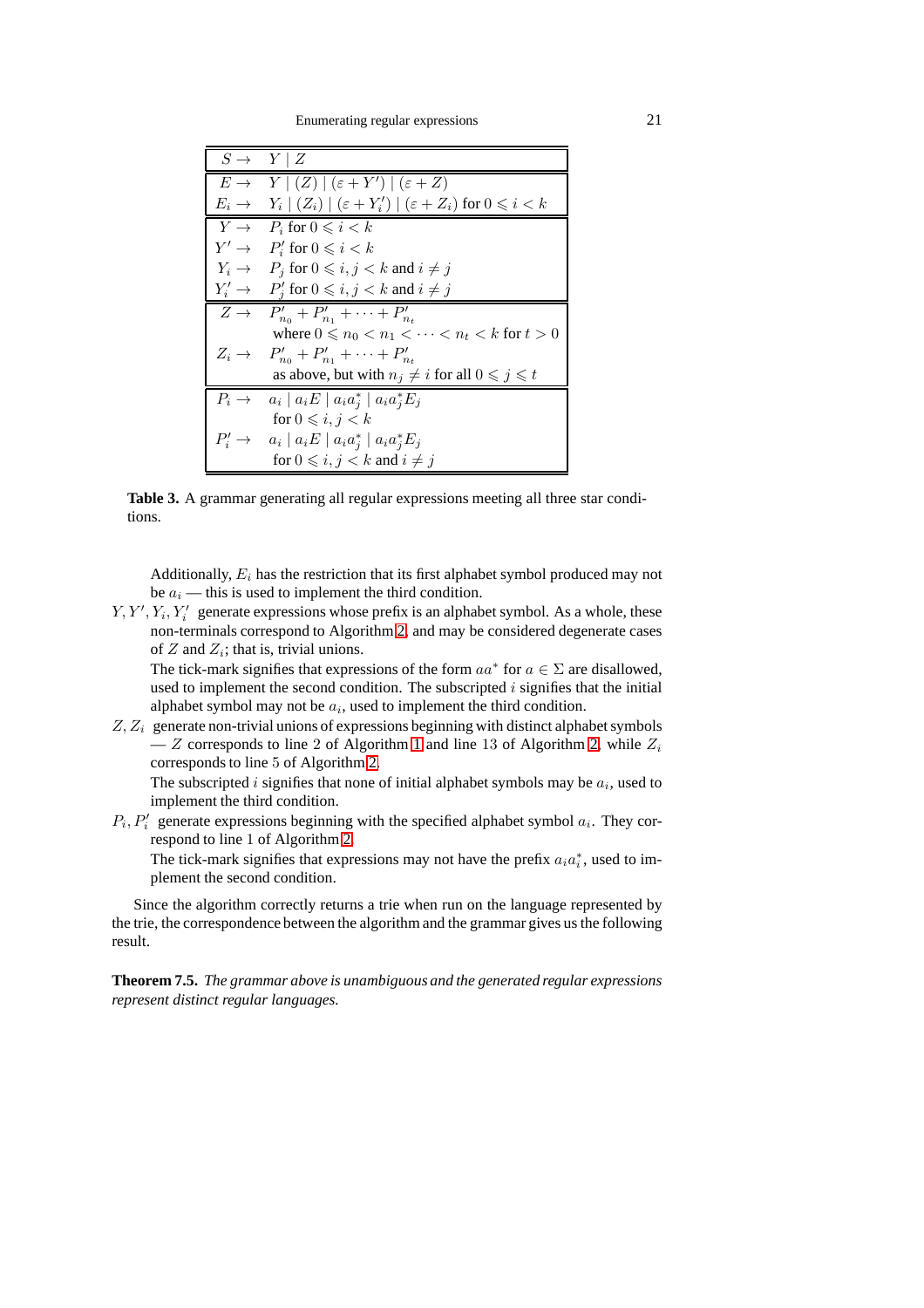<span id="page-21-2"></span>22 H. Gruber, J. Lee, J. Shallit

| k.             | ordinary           | reverse polish     | alphabetic          |
|----------------|--------------------|--------------------|---------------------|
|                | $\Omega(1.3247^n)$ | $\Omega(1.2720^n)$ | $\Omega(2^n)$       |
| $\mathfrak{D}$ | $\Omega(2.7799^n)$ | $\Omega(2.2140^n)$ | $\Omega(7.4140^n)$  |
| 3              | $\Omega(3.9582^n)$ | $\Omega(2.8065^n)$ | $\Omega(12.5367^n)$ |
| 4              | $\Omega(5.0629^n)$ | $\Omega(3.2860^n)$ | $\Omega(17.6695^n)$ |
| 5              | $\Omega(6.1319^n)$ | $\Omega(3.6998^n)$ | $\Omega(22.8082^n)$ |
| 6              | $\Omega(7.1804^n)$ | $\Omega(4.0693^n)$ | $\Omega(27.9500^n)$ |

**Table 4.** Improved lower bounds for  $R_k(n)$  with respect to size measure and alphabet size.

Table [4](#page-21-2) lists the improved lower bounds for  $R_k(n)$ . These lower bounds were obtained via singularity analysis, as explained in Section [6,](#page-9-0) boot-strapping off the bounds in Table  $2<sup>1</sup>$  $2<sup>1</sup>$  $2<sup>1</sup>$ 

# <span id="page-21-0"></span>**8 Upper bounds on enumeration of regular languages by regular expressions**

Turning our attention back to upper bounds for  $R_k(n)$ , we develop grammars for regular expressions such that every regular language is represented by at least one shortest regular expression generated by the grammar, where a regular expression  $r$  of size  $n$  is said to be shortest if there is no expression r' of size less than n with  $L(r) = L(r')$ .

To this end, we consider certain "normal forms" for regular expressions, with the property that transforming a regular expression into normal form never increases its size. Again, size may refer to one of the various measures introduced before. With such a normal form, it suffices to enumerate all regular expressions in normal form to obtain improved upper bounds on  $R_k(n)$  for various measures.

### <span id="page-21-1"></span>**8.1 A grammar based on normalized regular expressions**

We begin with a simple approach, which will be further refined later on. As concatenation and sum are associative, we consider them to be variadic operators taking at least 2 arguments and impose the condition that in any parse tree, neither of them are permitted to have themselves as children. Also, by the commutativity of the sum operator, we impose the condition that the summands of each sum appear in the following order: First come all summands which are terminal symbols, then all summands which are concatenations, and finally all starred summands. Also, we can safely omit all subexpressions of the form  $s^{**}, s^* + \varepsilon, (s + \varepsilon)^*, s + \varepsilon + \varepsilon$ : occurrences of these can be replaced with occurrences of  $s^*$ ,  $s^*$ ,  $s^*$ , and  $s + \varepsilon$ , respectively. Here the latter subexpressions have size no larger

<span id="page-21-3"></span><sup>&</sup>lt;sup>1</sup>The Maple worksheets used to derive these bounds can be accessed at the second author's personal homepage via <http://math.stanford.edu/~jlee/automata/>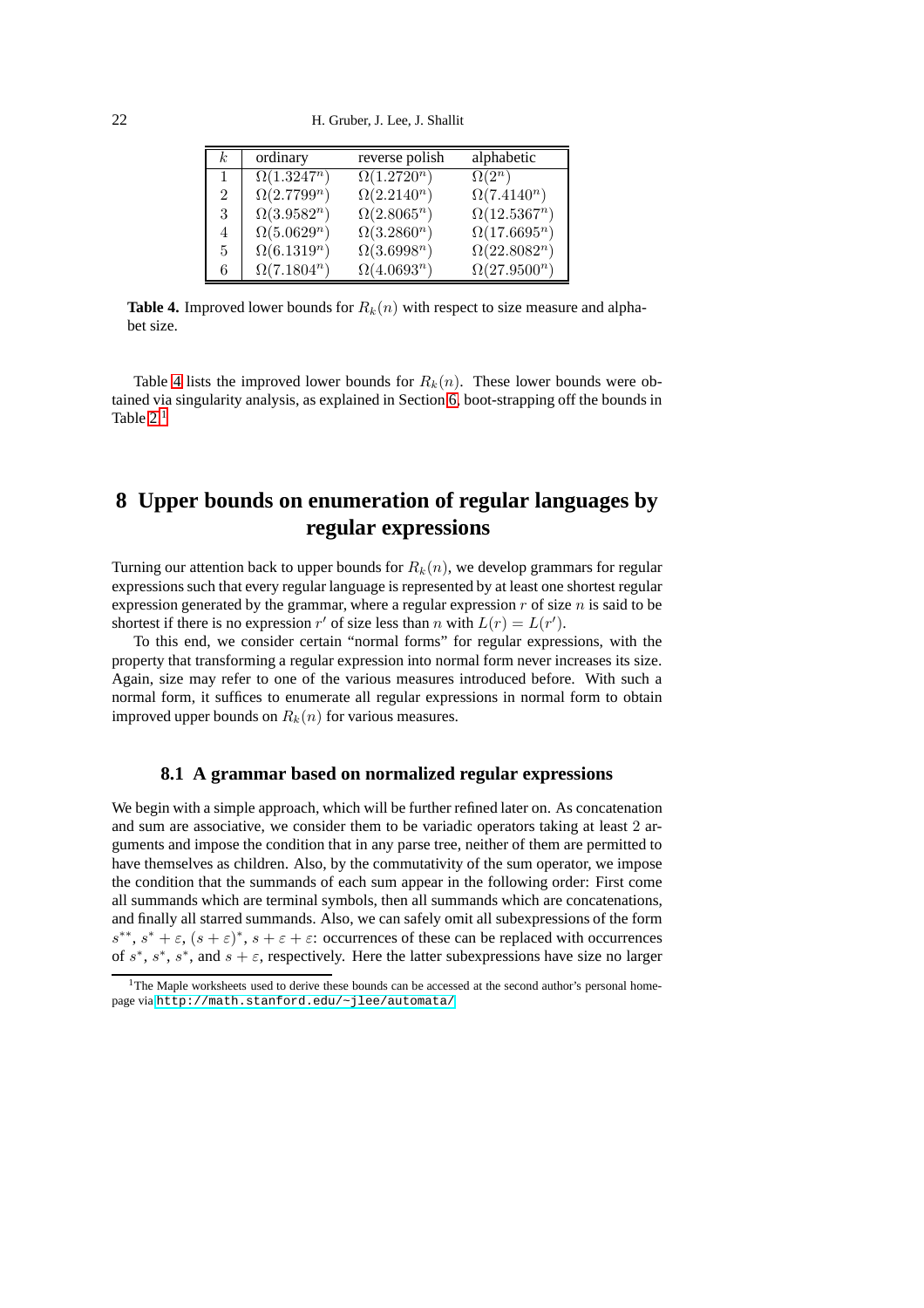Enumerating regular expressions 23

<span id="page-22-0"></span>

| $S \to$           | Q   A   T   C   K                                   |
|-------------------|-----------------------------------------------------|
| $Q \rightarrow$   | $A+\varepsilon$   $T+\varepsilon$   $C+\varepsilon$ |
| $A \rightarrow$   | $T + A_T   C + A_C   K + A_K$                       |
| $A_T \rightarrow$ | $T   T + A_T   A_C$                                 |
| $A_C \rightarrow$ | $C \mid C + A_C \mid A_K$                           |
| $A_K \rightarrow$ | $K \mid K+A_K$                                      |
| $T \rightarrow$   | $a_1 \mid a_2 \mid \cdots \mid a_k$                 |
| $C \rightarrow$   | $C_0 C_0 \mid C_0 C$                                |
| $C_0 \rightarrow$ | (Q)   (A)   T   K                                   |
| $K \rightarrow$   | $(A) *  T *   (C) *$                                |

<span id="page-22-1"></span>**Table 5.** A simple unambiguous grammar for generating at least one shortest regular expression for each regular language.

| $C \rightarrow (Q)C_Q   (A)C_A   TC_T   KC_K  $ |
|-------------------------------------------------|
| $C_Q \rightarrow (Q)   (Q) C_Q   C_A$           |
| $C_A \rightarrow A \mid (A)C_A \mid C_T$        |
| $C_T \rightarrow T \mid T C_T \mid C_K$         |
| $C_K \rightarrow K \mid KC_K$                   |



than the former ones, and this holds for all size measures considered. These observations immediately lend themselves for a simple unambiguous grammar, such as the one listed in Table [5.](#page-22-0) The meaning of the variables is as follows:

- S generates all regular expressions obeying the abovementioned format. Among them,
- Q generates those expressions of the form  $r + \varepsilon$ ,
- A generates those of the form  $r + s$ , i.e. "additions",
- $T$  generates those which are terminal symbols,
- $C$  generates those of the form  $rs$ , i.e. concatenations,
- $C_0$  generates the "factors" apppearing inside concatenations (which are themselves not concatenations), and
- K generates those of the form  $r^*$ , i.e. Kleene stars;

finally, the "summands" in expressions of type A are subdivided into subtypes  $A_T$ ,  $A_C$ and  $A_K$ , used for handling summands which are terminal symbols, concatenations, or Kleene stars, respectively.

In the special case of unary alphabets, not only union, but also concatenation (again viewed as a variadic operator) is commutative. In this case, we may impose a similar ordering of factors as done for summands, and thus we can replace the rule with C as left-hand side with the rules given in Table [6.](#page-22-1)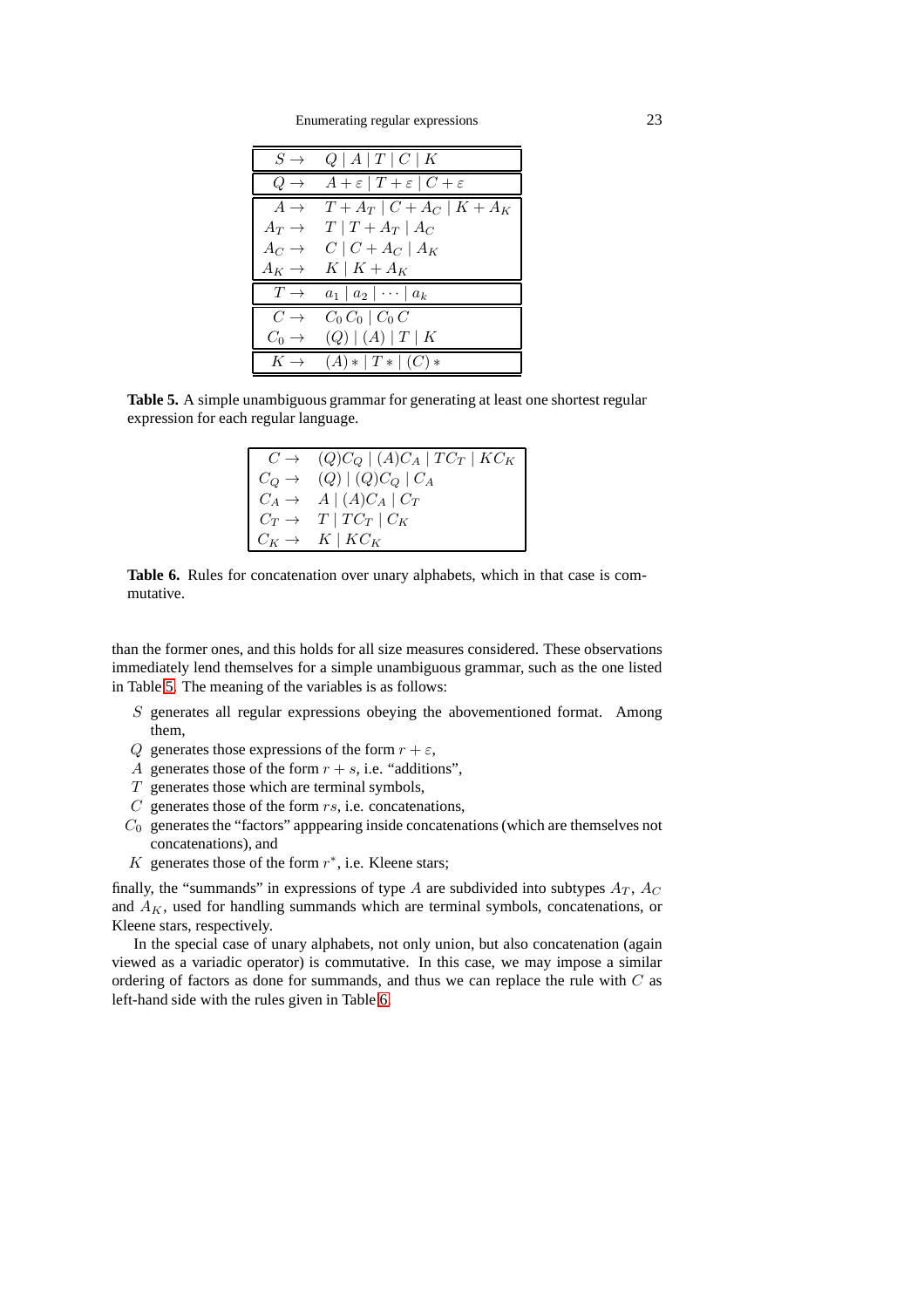### **8.2 A grammar based on strong star normal form**

<span id="page-23-0"></span>We now refine the above approach by considering only regular expressions in strong star normal form [\[15\]](#page-28-21), a notion that we recall in the following.

Since  $\emptyset$  is only needed to denote the empty set, and the need for  $\varepsilon$  can be substituted by the operator  $L^? = L \cup \{\varepsilon\}$ , an alternative syntax introduces also the <sup>?</sup>-operator and instead forbids the use of  $\emptyset$  and  $\varepsilon$  inside non-atomic expressions. The definition of strong star normal form is most conveniently given for this alternative syntax.

<span id="page-23-1"></span>**Definition 8.1.** The operators  $\circ$  and  $\bullet$  are defined on regular expressions. The first operator is given by:  $a^{\circ} = a$ , for  $a \in \Sigma$ ;  $(r + s)^{\circ} = r^{\circ} + s^{\circ}$ ;  $r^{2\circ} = r^{\circ}$ ;  $r^{*\circ} = r^{\circ}$ ; finally,  $(rs)^{\circ} = rs$ , if  $\varepsilon \notin L(rs)$  and  $r^{\circ} + s^{\circ}$  otherwise. The second operator is given by:  $a^{\bullet} = a$ , for  $a \in \Sigma$ ;  $(r+s)$   $\bullet = r^{\bullet} + s^{\bullet}$ ;  $(rs)^{\bullet} = r^{\bullet} s^{\bullet}$ ;  $r^{*\bullet} = r^{\bullet \circ *}$ ; finally,  $r^{?\bullet} = r^{\bullet}$ , if  $\varepsilon \in L(r)$ and  $r^{2\bullet} = r^{\bullet}$ ? otherwise. The *strong star normal form* of an expression r is then defined as  $r^{\bullet}$ .

An easy induction shows that the transformation into strong star normal form preserves the described language, and that it is weakly monotone with respect to all usual size measures. We sketch a proof for the case of ordinary length.

**Lemma 8.1.** *Let* r *be a regular expression without occurrences of the symbol* ∅*, and let*  $r^{\bullet}$  *be its strong star normal form. Then*  $\mathrm{ord}(r^{\bullet}) \leq \mathrm{ord}(r)$ *.* 

*Proof Sketch.* First of all, we may safely assume that r does not contain any subexpressions ruled out by the grammar of the previous section, such as  $\varepsilon + \varepsilon$ ; the transformation into strong star normal form subsumes these reductions anyway.

Recall the definition of the auxiliary operator  $\circ$  in the definition of strong star normal form (Definition [8.1\)](#page-23-1). The proof relies on the following claim: If  $\varepsilon \in L(r)$  and  $L(r) \neq$  $\{\varepsilon\}$ , then  $\text{ord}(r^{\circ}) \leq \text{ord}(r) - 1$ ; otherwise,  $\text{ord}(r^{\circ}) \leq \text{ord}(r)$ . This claim can be proved by induction while excluding the cases  $L(r) = \emptyset, \{\varepsilon\}$ . The base cases are easy; the induction step is most interesting in the case  $r = st$ . If  $\varepsilon \notin L(st)$ , then  $r^{\circ} = st$  and the claim holds; otherwise  $r^{\circ} = s^{\circ} + t^{\circ}$  with  $\varepsilon \in L(s)$  and  $\varepsilon \in L(t)$ . We can apply the induction hypothesis twice to deduce  $\text{ord}(s^{\circ}) + \text{ord}(t^{\circ}) \leq \text{ord}(s) + \text{ord}(t) - 2$ , and thus  $\text{ord}(s^{\circ} + t^{\circ}) \leq \text{ord}(st) - 1$ , as desired. Notice that, as union has lower precedence than concatenation, this step never introduces new parentheses. The induction step in the other cases is even easier.  $\Box$ 

Since every regular language is represented by at least one shortest regular expression in strong normal form (with respect to all three considered size measures), it suffices to enumerate those expressions in normal form. Our improved grammar will be based on the following simple observation on expressions in strong star normal form:

**Lemma 8.2.** If  $s^*$  or  $s + \varepsilon$  appears as a subexpression of an expression in star normal *form, then*  $\varepsilon \notin L(s)$ *.* □

To exploit this fact, for each subexpression we need to keep track of whether it denotes the empty word. This can of course be done with dynamic programming, by using rules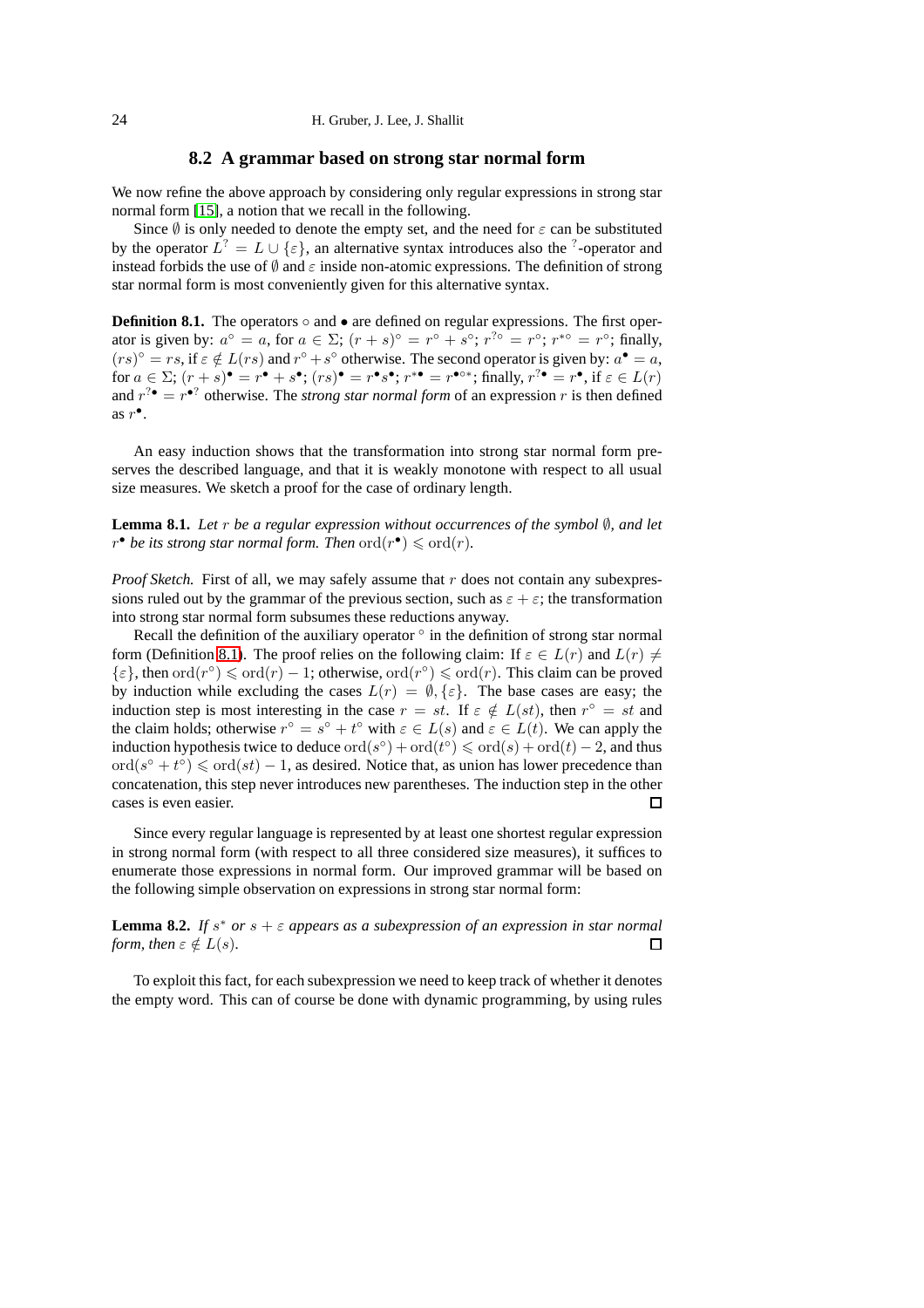<span id="page-24-1"></span>

|                                                                           | $S \rightarrow S^+ \mid S^-$ |                                                                                                              |
|---------------------------------------------------------------------------|------------------------------|--------------------------------------------------------------------------------------------------------------|
| $S^+ \rightarrow Q^+ \mid A^+ \mid C^+ \mid K^+$                          |                              | $S^ \rightarrow$ $A^-$   $T^-$   $C^-$                                                                       |
| $Q^+ \rightarrow A^- + \varepsilon  T^- + \varepsilon  C^- + \varepsilon$ |                              |                                                                                                              |
| $A^+ \rightarrow T^- + A_C^+   C^- + A_C^+  $                             |                              |                                                                                                              |
| $A^{-} + A_{C}^{+}   C^{+} + A_{C}^{+}  $                                 |                              | $A^{-} \rightarrow T^{-} + A_{T}^{-}   C^{-} + A_{C}^{-}$                                                    |
| $K^+ + A^+_{K}$                                                           |                              |                                                                                                              |
|                                                                           |                              | $A_T^- \to T^-   T^- + A_T^-   A_C^-$                                                                        |
| $A_C^+ \to C^+   C^+ + A_C^+   A_K^+$                                     |                              | $A_C^- \to C^-   C^- + A_C^-$                                                                                |
| $A_K^+ \rightarrow K^+ \mid K^+ + A_K^+$                                  |                              |                                                                                                              |
|                                                                           |                              | $T^{-} \rightarrow a_1 \mid a_2 \mid \cdots \mid a_k$                                                        |
| $C^+ \rightarrow C_0^+ C_0^+   C_0^+ C^+$                                 |                              | $C^{-}$ $\rightarrow$ $C_{0}^{-}$ $C_{0}^{-}$   $C_{0}^{-}$ $C_{0}^{+}$   $C_{0}^{+}$ $\overline{C_{0}^{-}}$ |
|                                                                           |                              | $C_0^- C^-$   $C_0^- C^+$   $C_0^+ C^-$                                                                      |
| $C_0^+ \rightarrow (Q^+)   (A^+)   K^+$                                   |                              | $C_0^- \to (A^-)   T^-$                                                                                      |
| $K^+ \to (A^-) *  T^- *   (C^-) *$                                        |                              |                                                                                                              |

Table 7. A better unambiguous grammar generating at least one shortest regular expression (in strong star normal form) for each regular language.

such as  $\varepsilon \in L(rs)$  iff  $\varepsilon \in L(r)$  and  $\varepsilon \in L(s)$ . Since in addition every subexpression either denotes the empty word or not, it is easy to extend the above grammar to incorporate these rules while retaining the property of being unambiguous.

Notice that most variables now come in an  $\varepsilon$ -flavor (for example, the variable  $A^+$ ) and in an  $\varepsilon$ -free flavor (for example, the variable  $A^-$ ). Moreover, the summands inside sums appear in the following order, which is a refinement of the summand ordering devised previously: First come all summands which are terminal symbols, then all summands which are  $\varepsilon$ -free concatenations, then all concatenations with  $\varepsilon$  in the denoted language, and finally all starred summands. To illustrate this ordering, we give the most important steps of the unique derivation for the expression  $a_1 + a_2a_3 + (a_4 + \varepsilon)(a_5 + \varepsilon) + a_6^*$ :

$$
S \Longrightarrow^* A^- + A_C^+ \Longrightarrow T^- + A_T^- + A_C^+ \Longrightarrow a_1 + A_T^- + A_C^+
$$
  
\n
$$
\Longrightarrow a_1 + A_C^- + A_C^+ \Longrightarrow a_1 + C^- + A_C^+ \Longrightarrow^* a_1 + a_2 a_3 + A_C^+
$$
  
\n
$$
\Longrightarrow a_1 + a_2 a_3 + C^+ + A_C^+ \Longrightarrow^* a_1 + a_2 a_3 + (a_4 + \varepsilon)(a_5 + \varepsilon) + A_C^+
$$
  
\n
$$
\Longrightarrow a_1 + a_2 a_3 + (a_4 + \varepsilon)(a_5 + \varepsilon) + A_K^+ \Longrightarrow a_1 + a_2 a_3 + (a_4 + \varepsilon)(a_5 + \varepsilon) + K^+
$$
  
\n
$$
\Longrightarrow^* a_1 + a_2 a_3 + (a_4 + \varepsilon)(a_5 + \varepsilon) + a_6^+
$$

The following proposition, giving the correctness of the improved grammar, can be proved by induction on the minimum required regular expression size. Table [8](#page-25-1) lists the upper bounds obtained through this grammar.<sup>[2](#page-24-0)</sup>

<span id="page-24-0"></span> $2$ The Maple worksheets used to derive these bounds can be accessed at the second author's personal homepage via <http://math.stanford.edu/~jlee/automata/>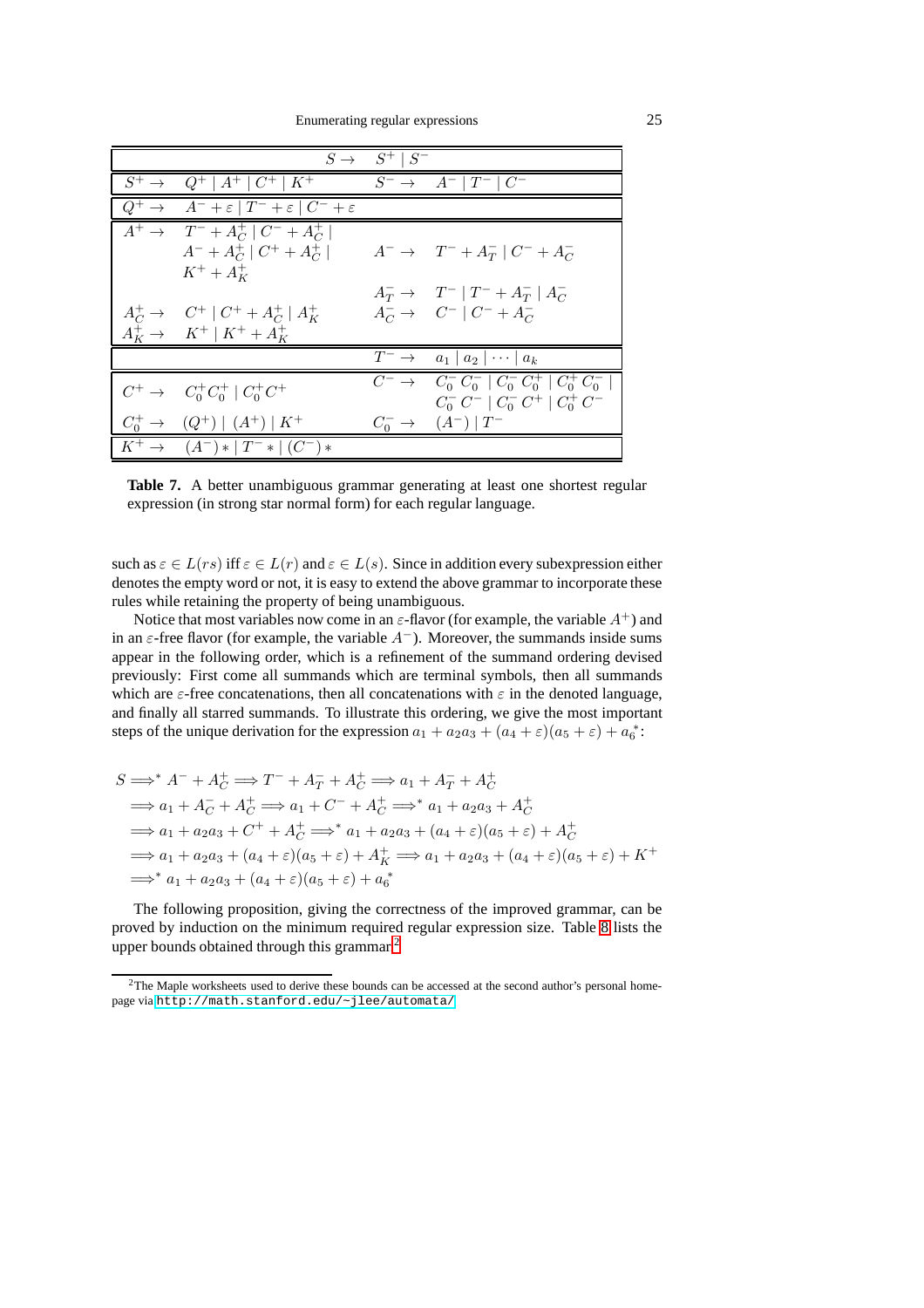#### 26 H. Gruber, J. Lee, J. Shallit

<span id="page-25-1"></span>**Proposition 8.3.** *The grammar in Table [7](#page-24-1) is unambiguous and, for each regular language, generates at least one regular expression of minimal ordinary length (respectively: reverse polish length, alphabetic width) representing it.*  $\Box$ 

| k.             | ordinary      | reverse polish | alphabetic               |
|----------------|---------------|----------------|--------------------------|
|                | $O(2.5946^n)$ | $O(2.7422^n)$  |                          |
| $\overline{2}$ | $O(4.2877^n)$ | $O(3.9870^n)$  |                          |
| 3              | $O(5.4659^n)$ | $O(4.7229^n)$  | $O(k^n \cdot 21.5908^n)$ |
|                | $O(6.5918^n)$ | $O(5.3384^n)$  |                          |
| 5              | $O(7.6870^n)$ | $O(5.8780^n)$  |                          |
| 6              | $O(8.7624^n)$ | $O(6.3643^n)$  |                          |

**Table 8.** Summary of upper bounds on  $R_k(n)$  for  $k = 1, 2, \ldots, 6$  and various size measures. For ordinary length, we used the simple grammar in Table [5,](#page-22-0) because the computation for the improved grammar ran out of computational resources. For reverse polish length, we used the simple grammar for bootstrapping the bounds.

| $_{k}$         | ordinary      | reverse polish | alphabetic               |
|----------------|---------------|----------------|--------------------------|
|                | $O(2.1793^n)$ | $O(2.0795^n)$  | $O(10.9822^n)$           |
| $\overline{2}$ | $O(3.8145^n)$ | $O(3.3494^n)$  |                          |
| 3              | $O(4.9019^n)$ | $O(4.0315^n)$  |                          |
| 4              | $O(5.8234^n)$ | $O(4.6121^n)$  | $O(k^n \cdot 12.2253^n)$ |
| 5              | $O(6.8933^n)$ | $O(5.1268^n)$  |                          |
| 6              | $O(7.9492^n)$ | $O(5.5939^n)$  |                          |

**Table 9.** Summary of upper bounds for  $k = 1, 2, \dots, 6$  and various size measures in the case of finite languages. For reverse polish length, we bootstrapped from the values in Table [8;](#page-25-1) for ordinary length, we bootstrapped the case  $k = 2$  from the upper bound obtained for  $k = 3$ .

# **9 Exact enumerations**

<span id="page-25-0"></span>Tables [10](#page-26-1) to [15](#page-27-11) give exact numbers for the number of regular languages representable by a regular expression of size  $n$ , but not by any of size less than  $n$ .

We explain how these numbers were obtained.<sup>[3](#page-25-2)</sup> Using the upper bound grammars described previously, a dynamic programming approach was taken to produce (in order of increasing regular expression size) the regular expressions generated by each nonterminal. To account for duplicates, each regular expression was transformed into a DFA,

<span id="page-25-2"></span> $3$ The C++ source code of the software used to compute these numbers can be accessed at the second author's personal homepage via <http://math.stanford.edu/~jlee/automata/>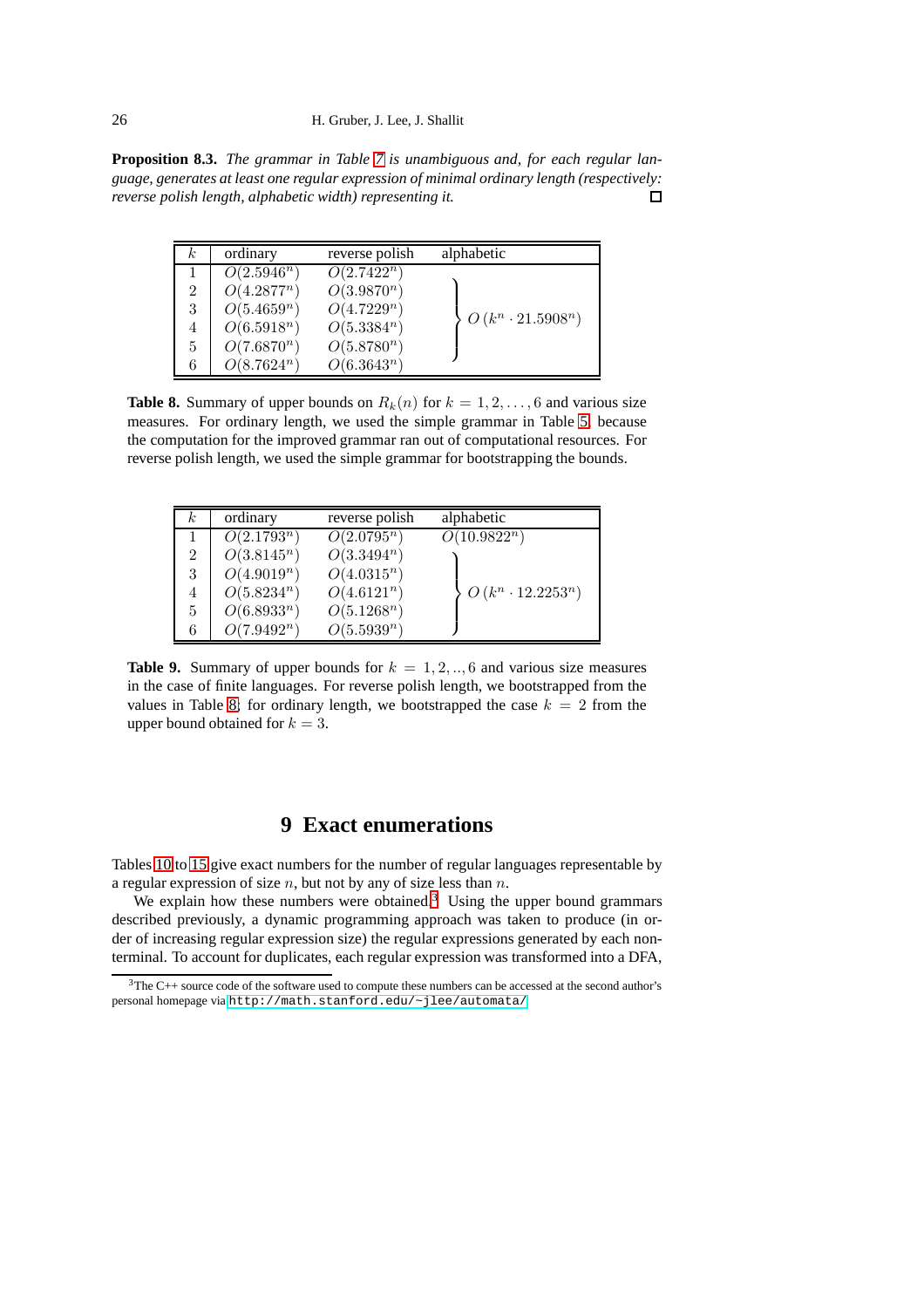minimized and relabelled via a breadth-first search to produce a canonical representation. Using these representations as hashes, any regular expression matching a previous one generated by the same non-terminal was simply ignored.

<span id="page-26-1"></span>

| $\boldsymbol{k}$ |                | 2    | 3     |                | $\boldsymbol{k}$ |    | 2     | 3      |         |
|------------------|----------------|------|-------|----------------|------------------|----|-------|--------|---------|
|                  | 3              | 4    | 5     | 6              |                  | 3  | 4     | 5      | 6       |
| $\overline{2}$   |                | 4    | 9     | 16             | 2                | 2  | 6     | 12     | 20      |
| 3                | $\overline{c}$ | 11   | 33    | 74             | 3                | 3  | 17    | 48     | 102     |
| 4                | 3              | 28   | 117   | 336            | 4                | 4  | 48    | 192    | 520     |
| 5                | 3              | 63   | 391   | 1474           | 5                | 5  | 134   | 760    | 2628    |
| 6                | 5              | 156  | 1350  | 6560           | 6                | 9  | 397   | 3090   | 13482   |
| 7                | 5              | 358  | 4546  | 28861          | 7                | 12 | 1151  | 12442  | 68747   |
| 8                | 8              | 888  | 15753 | 128720         | 8                | 17 | 3442  | 51044  | 354500  |
| 9                | 9              | 2194 | 55053 | 578033         | 9                | 25 | 10527 | 211812 | 1840433 |
| 10               |                | 5665 |       | 196185 2624460 | 10               | 33 | 32731 | 891228 |         |

**Table 10.** Ordinary length, finite languages

**Table 11.** Ordinary length, general case

| $\boldsymbol{k}$ |    | 2       | 3       |                |
|------------------|----|---------|---------|----------------|
| 1                | 3  | 4       | 5       | 6              |
| 3                | 2  | 7       | 15      | 26             |
| 5                | 3  | 25      | 85      | 202            |
| 7                | 5  | 109     | 589     | 1917           |
| 9                | 9  | 514     | 4512    | 20251          |
| 11               | 14 | 2641    | 37477   | 231152         |
| 13               | 24 | 14354   |         | 328718 2780936 |
| 15               | 41 | 81325   | 2998039 |                |
| 17               | 71 | 475936  |         |                |
| 19               |    | 2854145 |         |                |

| $\boldsymbol{k}$ |    | 2    | 3     |        |
|------------------|----|------|-------|--------|
| 1                | 3  | 4    | 5     | 6      |
| $\overline{2}$   | 1  | 2    | 3     | 4      |
| $\overline{3}$   | 2  | 7    | 15    | 26     |
| $\overline{4}$   | 2  | 13   | 33    | 62     |
| $\overline{5}$   | 3  | 32   | 106   | 244    |
| 6                | 4  | 90   | 361   | 920    |
| 7                | 6  | 189  | 1012  | 3133   |
| 8                | 7  | 580  | 3859  | 13529  |
| 9                |    | 1347 | 11655 | 48388  |
| 10               | 15 | 3978 | 43431 | 208634 |

**Table 12.** Reverse polish length, finite languages

**Table 13.** Reverse polish length, general case

## **10 Conclusion and open problems**

<span id="page-26-0"></span>In this chapter, we discussed various approaches to enumerating regular expressions and the languages they represent, and we used algebraic and analytic tools to compute upper and lower bounds for these enumerations. Our upper and lower bounds are not always very close, so an obvious open problem (or class of open problems) is to improve these bounds. Other problems we did not examine here involve enumerating interesting subclasses of regular expressions. For example, in linear expressions, every alphabet symbol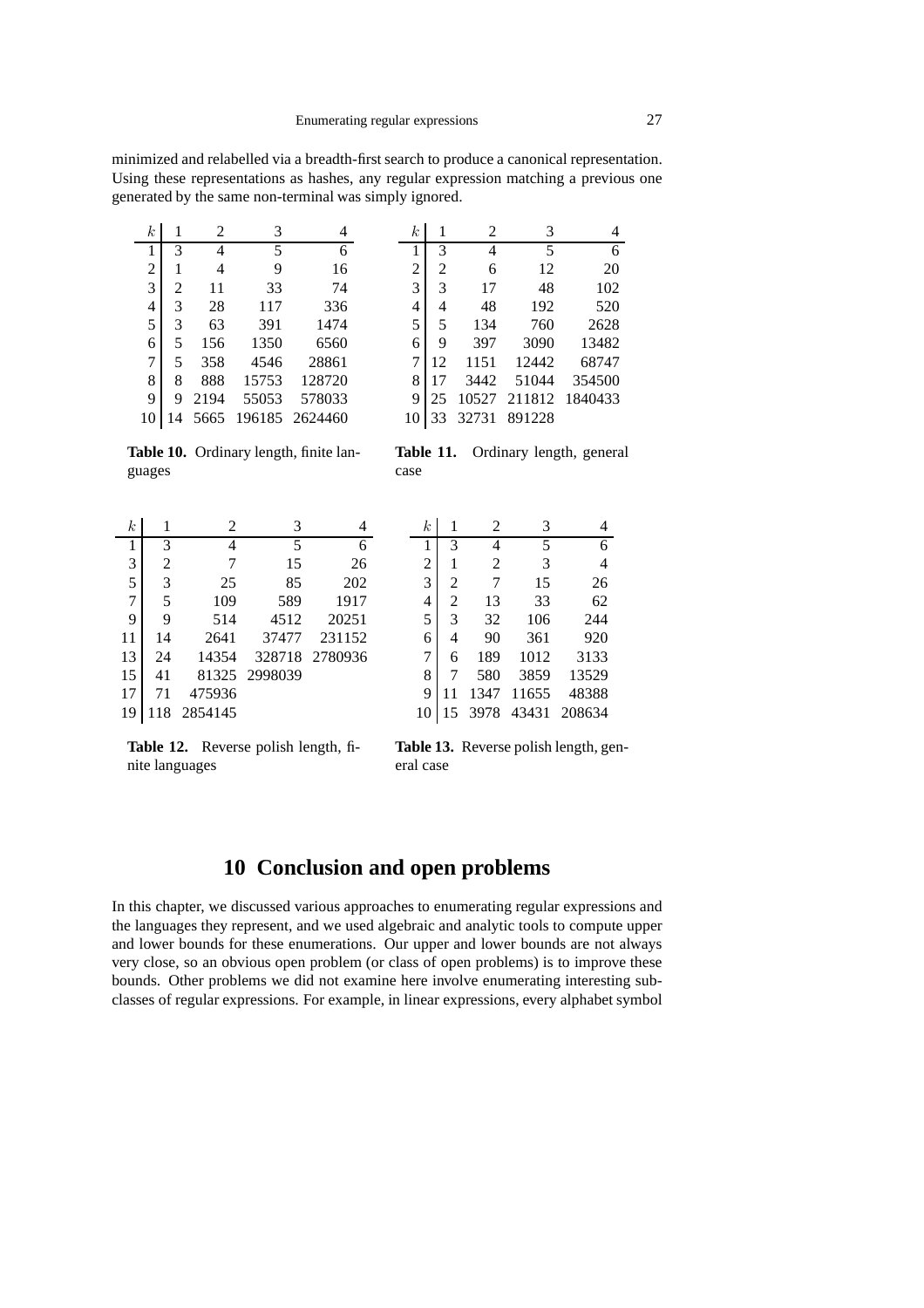<span id="page-27-11"></span>

| $\boldsymbol{k}$ |    |       |                |                | k. |    |             |                |                |
|------------------|----|-------|----------------|----------------|----|----|-------------|----------------|----------------|
|                  |    | ◠     | っ              |                |    | 2  |             |                | $\mathfrak{D}$ |
|                  |    |       | 6              |                |    |    | 6           |                | 12             |
| 2                |    | 24    | 60             | 112            | 2  | 6  | 56          | 150            | 288            |
| 3                | 8  | 182   | 806            | 2164           |    | 14 | 612         | 3232           | 9312           |
|                  | 16 | 1652  | 13182          | 51008          |    | 30 | 7923        |                | 82614 357911   |
| 5.               | 32 | 16854 |                | 242070 1346924 |    | 72 |             | 114554 2332374 |                |
|                  |    |       | 186114 4785115 |                |    |    | 155 1768133 |                |                |
|                  |    |       |                |                |    |    |             |                |                |

**Table 14.** Alphabetic width, finite languages **Table 15.** Alphabetic width, general case

occurs exactly once. In addition to the intrinsic interest, enumerating subclasses may provide a strategy for improving the lower bounds for the general case.

## **References**

- <span id="page-27-7"></span>[1] A. V. Aho, J. E. Hopcroft, and J. D. Ullman. *The Design and Analysis of Computer Algorithms*. Addison-Wesley, 1974.
- <span id="page-27-0"></span>[2] F. Bassino and C. Nicaud. Enumeration and random generation of accessible automata. *Theoret. Comput. Sci.* **381**(1–3) (2007), 86–104.
- <span id="page-27-4"></span>[3] D. Callan. A determinant of Stirling cycle numbers counts unlabeled acyclic single-source automata. *Discrete Math. & Theoret. Comput. Sci.* **10** (2008), 77–86.
- <span id="page-27-9"></span>[4] N. Chomsky and M. P. Schützenberger. The algebraic theory of context-free languages. In P. Braffort and D. Hirschberg, editors, *Computer Programming and Formal Systems*, pp. 118– 161. North Holland, Amsterdam, 1963.
- <span id="page-27-10"></span>[5] D. A. Cox, J. Little, and D. O'Shea. *Ideals, Varieties, and Algorithms: An Introduction to Computational Algebraic Geometry and Commutative Algebra*. Undergraduate Texts in Mathematics. Springer-Verlag, 3rd edition, 2007.
- <span id="page-27-2"></span>[6] M. Domaratzki. Improved bounds on the number of automata accepting finite languages. *Internat. J. Found. Comp. Sci.* **15** (2004), 143–161.
- <span id="page-27-3"></span>[7] M. Domaratzki. Combinatorial interpretation of a generalization of the Genocchi numbers. *J. Integer Sequences* **7** (2004), 04.3.6 (electronic).
- <span id="page-27-5"></span>[8] M. Domaratzki. Enumeration of formal languages. *Bull. European Assoc. Theor. Comput. Sci.* , No. 89, (June 2006), 117–133.
- <span id="page-27-1"></span>[9] M. Domaratzki, D. Kisman, and J. Shallit. On the number of distinct languages accepted by finite automata with n states. *J. Automata, Languages, and Combinatorics* **7**(4) (2002), 469–486.
- <span id="page-27-8"></span>[10] A. Ehrenfeucht and P. Zeiger. Complexity measures for regular expressions. *J. Comput. System Sci.* **12** (1976), 134–146.
- <span id="page-27-6"></span>[11] K. Ellul, B. Krawetz, J. Shallit, and M.-w. Wang. Regular expressions: new results and open problems. *J. Automata, Languages, and Combinatorics* **10**(4) (2005), 407–437.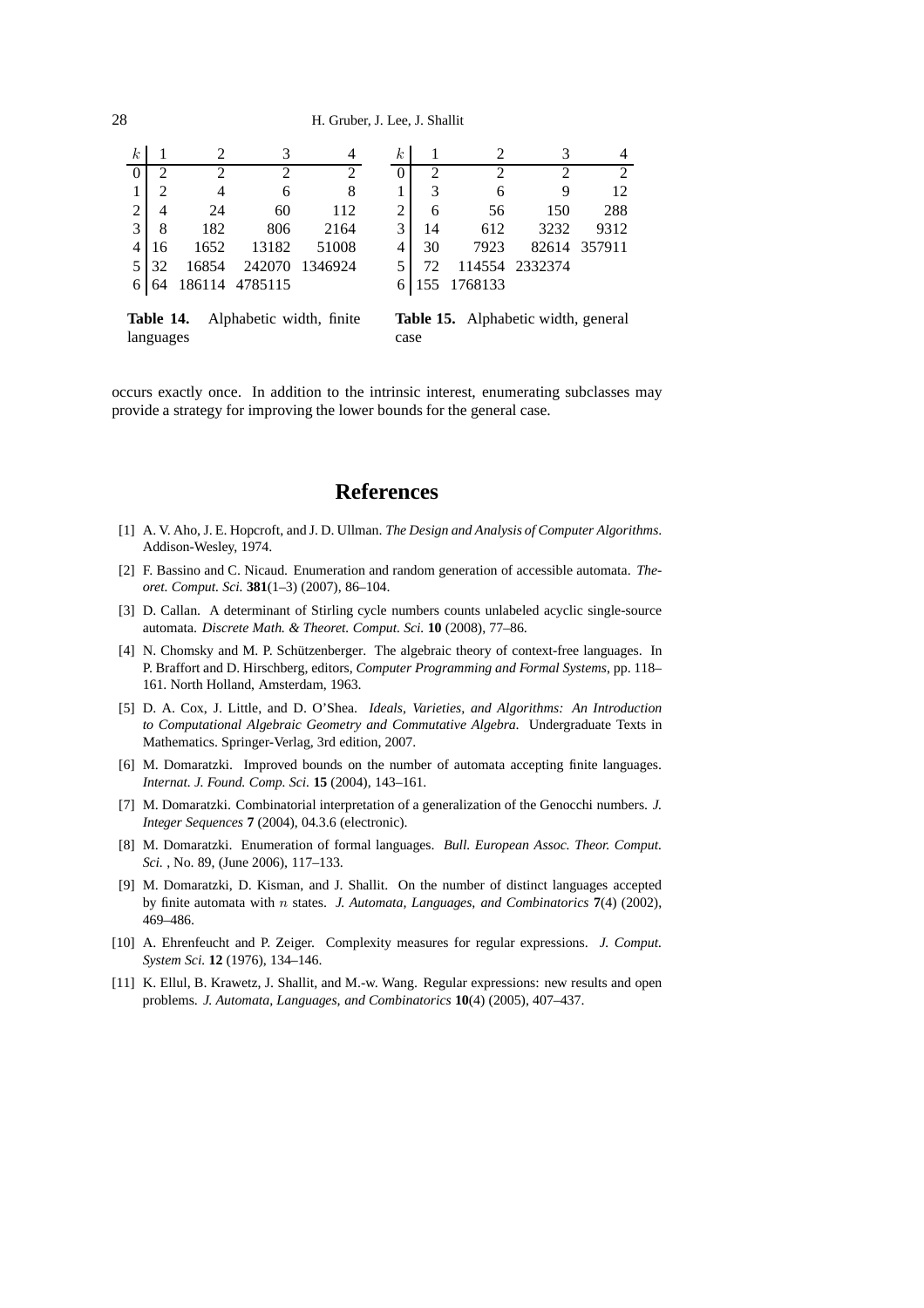- <span id="page-28-18"></span><span id="page-28-3"></span>[12] P. Flajolet and R. Sedgewick. *Analytic Combinatorics*. Cambridge University Press, 2009.
- <span id="page-28-20"></span>[13] S. Ginsburg. *An Introduction to Mathematical Machine Theory*. Addison-Wesley, 1962.
- <span id="page-28-21"></span>[14] I. P. Goulden and D. M. Jackson. *Combinatorial Enumeration*. Wiley, 1983.
- [15] H. Gruber and S. Gulan. Simplifying regular expressions. a quantitative perspective. In A.- H. Dediu, H. Fernau, and C. Martín-Vide, editors, *Proc. 4th Int'l Conf. on Language and Automata Theory and Applications (LATA)*, LNCS. Springer-Verlag, 2010. To appear.
- <span id="page-28-1"></span><span id="page-28-0"></span>[16] F. Harary. The number of functional digraphs. *Math. Annalen* **138** (1959), 203–210.
- [17] F. Harary. Unsolved problems in the enumeration of graphs. *Magyar Tud. Akad. Math. Kutató Int. Közl.* **5** (1960), 63–95.
- <span id="page-28-2"></span>[18] F. Harary. Combinatorial problems in graphical enumeration. In E. Beckenbach, editor, *Applied Combinatorial Mathematics*, pp. 185–217. Wiley, 1964.
- <span id="page-28-7"></span><span id="page-28-4"></span>[19] F. Harary and E. Palmer. Enumeration of finite automata. *Inform. Control* **10** (1967), 499–508.
- [20] M. A. Harrison. A census of finite automata. In *Proc. 5th Annual Symposium on Switching Circuit Theory and Logical Design*, pp. 44–46. IEEE Press, 1964.
- <span id="page-28-17"></span><span id="page-28-5"></span>[21] M. A. Harrison. A census of finite automata. *Canad. J. Math.* **17** (1965), 100–113.
- <span id="page-28-14"></span>[22] R. Hartshorne. *Algebraic geometry*, Vol. 52 of *Graduate Texts in Mathematics*. Springer-Verlag, 1977.
- [23] Markus Holzer and Martin Kutrib. Scientific applications of language methods. Vol. 2 of *Mathematics, Computing, Language, and Life: Frontiers in Mathematical Linguistics and Language Theory*, chapter Descriptional Complexity — An Introductory Survey, pp. 1–58. World Scientific, 2010.
- <span id="page-28-15"></span>[24] J. E. Hopcroft and J. D. Ullman. *Introduction to Automata Theory, Languages, and Computation*. Addison-Wesley, 1979.
- <span id="page-28-13"></span>[25] L. Ilie and S. Yu. Algorithms for computing small NFAs. In *Proc. 27th Symposium, Mathematical Foundations of Computer Science 2002*, Vol. 2420 of *LNCS*, pp. 328–340. Springer-Verlag, 2002.
- <span id="page-28-19"></span>[26] D. E. Knuth. *The Art of Computer Programming, Volume 2: Seminumerical Algorithms*. Addison-Wesley, 3rd edition edition, 1997.
- <span id="page-28-6"></span>[27] A. D. Korshunov. On asymptotic estimates of the number of finite automata. *Diskretnyi Analiz* , No. 6, (1966), 35–50. In Russian.
- <span id="page-28-8"></span>[28] A. D. Korshunov. Asymptotic estimates of the number of finite automata. *Kibernetika* **3**(2) (1967), 12–19. In Russian. English translation in *Cybernetics* **3** (2) (1967), 9–14.
- <span id="page-28-9"></span>[29] A. D. Korshunov. A survey of certain trends in automata theory. *Diskretnyi Analiz* , No. 25, (1974), 19–55, 62. In Russian.
- <span id="page-28-10"></span>[30] A. D. Korshunov. The number of automata and boundedly determined functions. Hereditary properties of automata. *Dokl. Akad. Nauk SSSR* **221** (1975), 1264–1267. In Russian. English translation in *Soviet Math. Doklady* **16** (1975), 515-518.
- <span id="page-28-11"></span>[31] A. D. Korshunov. Enumeration of finite automata. *Problemy Kibernetiki* , No. 34, (1978), 5–82, 272. In Russian.
- <span id="page-28-16"></span><span id="page-28-12"></span>[32] W. Kuich and A. Salomaa. *Semirings, Automata, Languages*. Springer-Verlag, 1985.
- [33] J. Lee and J. Shallit. Enumerating regular expressions and their languages. In M. Domaratzki, A. Okhotin, K. Salomaa, and S. Yu, editors, *Proc. 9th Int'l Conf. on Implementation and Application of Automata (CIAA)*, Vol. 3317 of *LNCS*, pp. 2–22, 2005.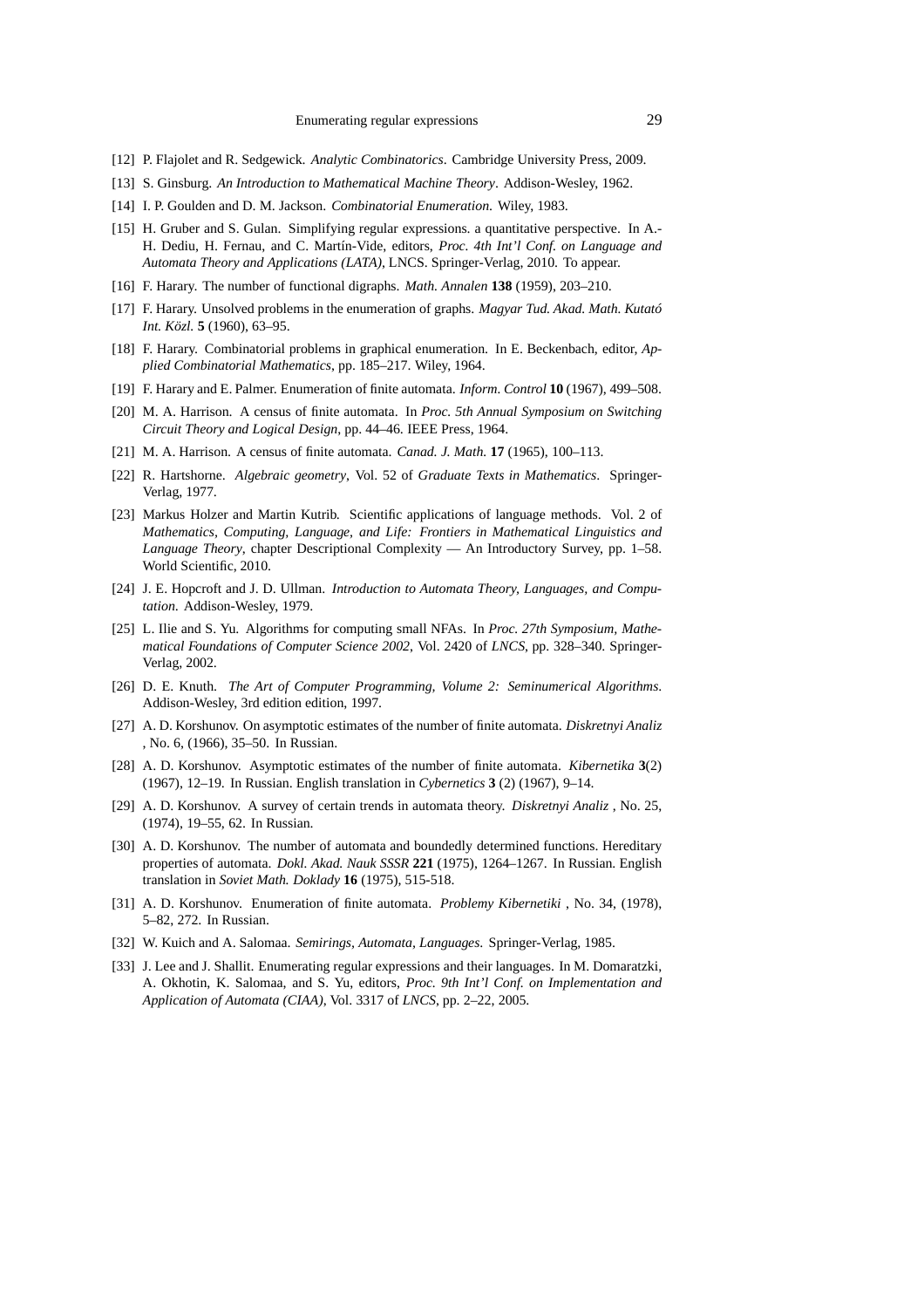- <span id="page-29-12"></span>[34] E. Leiss. Constructing a finite automaton for a given regular expression. *SIGACT News* **12**(3) (Fall 1980), 81–87.
- <span id="page-29-4"></span>[35] V. A. Liskovets. The number of connected initial automata. *Kibernetika* **5**(3) (1969), 16–19. In Russian. English translation in *Cybernetics* **5** (1969), 259–262.
- <span id="page-29-9"></span><span id="page-29-2"></span>[36] V. A. Liskovets. Exact enumeration of acyclic deterministic automata. *Disc. Appl. Math.* **154**(3) (2006), 537–551.
- <span id="page-29-14"></span>[37] E. M. Livshits. Asymptotic formula for the number of classes of isomorphic autonomous automata with n states. *Ukrainskii Matematicheskii Zhurnal* **16** (1964), 245–246. In Russian.
- <span id="page-29-11"></span>[38] J. C. Martin. *Introduction to Languages and the Theory of Computation*. McGraw-Hill, 3rd edition, 2003.
- [39] R. McNaughton and H. Yamada. Regular expressions and state graphs for automata. *IRE Trans. Electron. Comput.* **EC-9** (1960), 39–47.
- <span id="page-29-8"></span>[40] C. Nicaud. Average state complexity of operations on unary automata. In M. Kutylowski, L. Pacholski, and T. Wierzbicki, editors, *Proc. 24th Symposium, Mathematical Foundations of Computer Science 1999*, Vol. 1672 of *LNCS*, pp. 231–240. Springer-Verlag, 1999.
- <span id="page-29-17"></span>[41] A. Panholzer. Gröbner bases and the defining polynomial of a context-free grammar generating function. *J. Automata, Languages, and Combinatorics* **10** (2005), 79–97.
- <span id="page-29-7"></span>[42] C. Pomerance, J. M. Robson, and J. Shallit. Automaticity II: Descriptional complexity in the unary case. *Theoret. Comput. Sci.* **180** (1997), 181–201.
- <span id="page-29-3"></span>[43] C. E. Radke. Enumeration of strongly connected sequential machines. *Inform. Control* **8** (1965), 377–389.
- <span id="page-29-13"></span>[44] D. Raymond and D. Wood. *Grail*: a C++ library for automata and expressions. *J. Symbolic Comput.* **17** (1994), 341–350.
- <span id="page-29-5"></span><span id="page-29-1"></span>[45] R. C. Read. A note on the number of functional digraphs. *Math. Annalen* **143** (1961), 109– 110.
- [46] R. W. Robinson. Counting strongly connected finite automata. In Y. Alavi, G. Chartrand, L. Lesniak, D. R. Lick, and C. E. Wall, editors, *Graph Theory with Applications to Algorithms and Computer Science*, pp. 671–685. Wiley, 1985.
- <span id="page-29-18"></span><span id="page-29-6"></span>[47] W. Rudin. *Real and Complex Analysis*. McGraw-Hill, 1966.
- [48] J. Shallit and Y. Breitbart. Automaticity I: Properties of a measure of descriptional complexity. *J. Comput. System Sci.* **53** (1996), 10–25.
- <span id="page-29-16"></span>[49] R. P. Stanley. *Enumerative Combinatorics*, Vol. 62 of *Cambridge Studies in Advanced Mathematics*. Cambridge University Press, 1999.
- <span id="page-29-0"></span>[50] V. A. Vyssotsky. A counting problem for finite automata. Technical report, Bell Telephone Laboratories, May 1959.
- <span id="page-29-15"></span><span id="page-29-10"></span>[51] H. Wilf. *Generatingfunctionology*. A. K. Peters, 2006.
- [52] D. Ziadi. Regular expression for a language without empty word. *Theoret. Comput. Sci.* **163** (1996), 309–315.